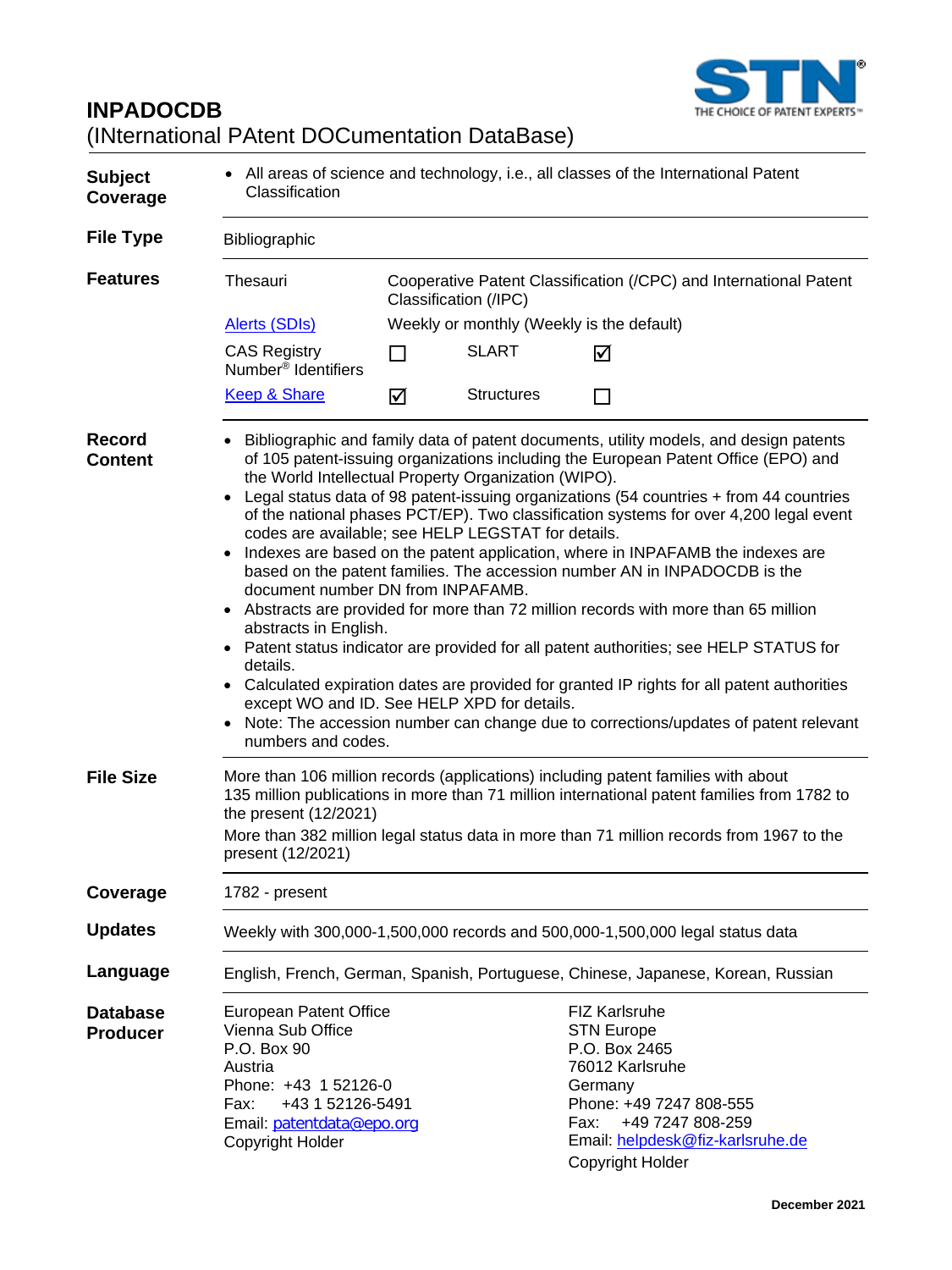| <b>Database</b><br><b>Supplier</b> | <b>FIZ Karlsruhe</b><br><b>STN Europe</b><br>P.O. Box 2465<br>76012 Karlsruhe<br>Germany<br>Phone: +49 7247 808-555<br>Fax: +49 7247 808-259<br>Email: helpdesk@fiz-karlsruhe.de<br>Copyright Holder                                                                  |
|------------------------------------|-----------------------------------------------------------------------------------------------------------------------------------------------------------------------------------------------------------------------------------------------------------------------|
| <b>Sources</b>                     | • EPO-Patent Information Resource based on the data supplied by the patent offices<br>(INPADOC/DOCDB Service)<br><b>INPADOC Legal Status Service</b><br>$\bullet$                                                                                                     |
| <b>User Aids</b>                   | Online Helps (HELP DIRECTORY lists all help messages available)<br><b>STNGUIDE</b>                                                                                                                                                                                    |
| <b>Cluster</b>                     | ALLBIB<br>AUTHORS<br>$\bullet$<br><b>CORPSOURCE</b><br>HPATENTS<br>$\bullet$<br><b>PATENTS</b><br>$\bullet$<br><b>STN Database Cluster information:</b><br>http://www.stn-international.com/en/customersupport/customer-<br>support#cluster+%7C+subjects+%7C+features |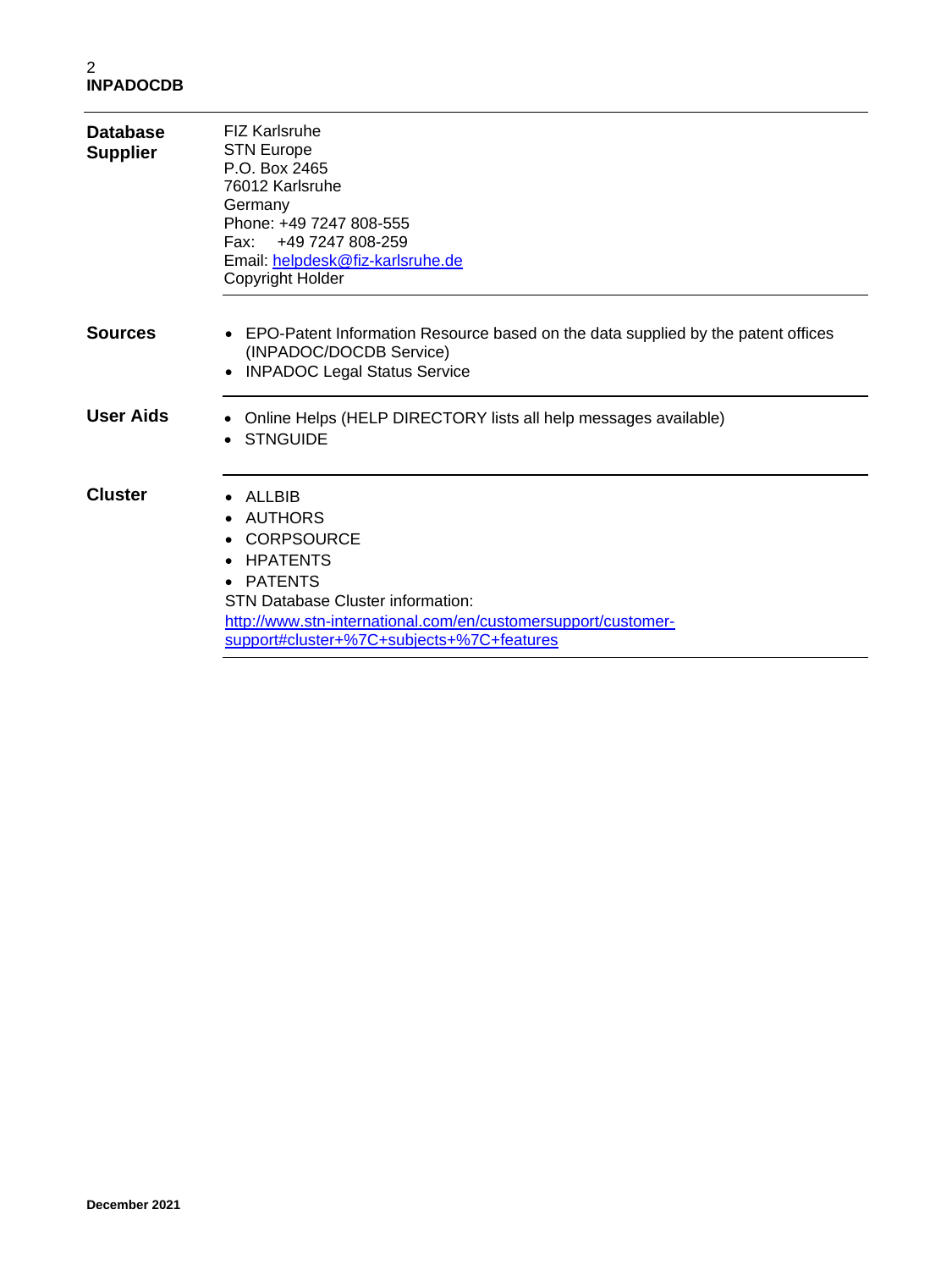# **Search and Display Field Codes**

Fields that allow left truncation are indicated by an asterisk (\*).

### **Bibliographic Search Fields**

| <b>Search Field Name</b>                                                                                                                                                                                                                                                                                        | <b>Search</b><br>Code                                                                                             | <b>Search Examples</b>                                                                                                                                                                                                                      | <b>Display</b><br><b>Codes</b>                                                                                |
|-----------------------------------------------------------------------------------------------------------------------------------------------------------------------------------------------------------------------------------------------------------------------------------------------------------------|-------------------------------------------------------------------------------------------------------------------|---------------------------------------------------------------------------------------------------------------------------------------------------------------------------------------------------------------------------------------------|---------------------------------------------------------------------------------------------------------------|
| Basic Index* (contains single<br>words from title (TI) and abstract<br>(AB) fields)                                                                                                                                                                                                                             | None<br>or<br>/BI                                                                                                 | S TUBULAR HEAT EXCHANG?<br>S ALUM? (S) COAT?<br>S ?MAGNET?                                                                                                                                                                                  | AB, ABDE,<br>ABFR, ABES,<br>ABOL, ABS, TI                                                                     |
| Abstract* (contains, ABDE,<br>ABEN, ABES, ABFR, ABOL)                                                                                                                                                                                                                                                           | /AB                                                                                                               | S ?METHYL? (T) ?AMINO?<br>S (DRILLING (W) PROCESS)/AB                                                                                                                                                                                       | ABDE, ABEN,<br>ABES, ABFR,<br><b>ABOL</b>                                                                     |
| Abstract (English)<br>Abstract (French)<br>Abstract (German)<br>Abstract (other language)<br>Abstract (Spanish)<br>Abstract Language<br>(ISO code and text)                                                                                                                                                     | /ABEN<br>/ABFR<br>/ABDE<br>/ABOL<br>/ABES<br>/AL                                                                  | S CATABOLIC/ABEN<br>S CATADIOPTRIQUE/ABFR<br>S BEARBEITUNGSANLAGE/ABDE<br>S CATODICAMENTE/ABOL<br>S BEBIDAS/ABES<br>S DUTCH/AL                                                                                                              | <b>ABEN</b><br><b>ABFR</b><br>ABDE<br><b>ABOL</b><br><b>ABES</b><br>ALL, ALLO,<br>IMAX, MAX,<br><b>MAXO</b>   |
| <b>Accession Number</b><br><b>Application Country</b><br>(WIPO code and text)                                                                                                                                                                                                                                   | /AN<br>/AC                                                                                                        | S 98540005/AN<br>S WO/AC AND (INLAND (W) STEEL)/PA                                                                                                                                                                                          | ΑN<br>AI                                                                                                      |
| Application Date (1)<br>Application ID (EPO)<br><b>Application Kind Code</b><br><b>Application Kind Code Text</b><br><b>Application Number</b><br><b>Application Number Count</b>                                                                                                                               | /AD<br>/DOCID<br>/AK<br>/AIT<br>/AP<br>/ACNT<br>(or $APC$ )                                                       | S 19840705/AD<br>S 23400004/DOCID<br>S WOW/AK<br>S MWA/AIT<br>S ZW1981-215/AP<br>S 3/ACNT                                                                                                                                                   | AI<br><b>DOCID</b><br>AI, AIT<br>AIT<br>AI<br><b>FSTAT</b>                                                    |
| Application Number, Original<br>Application Year (1)<br>Calculated Expiration Date (1)<br>Calculated Expiration Year (1)<br>Cooperative Patent Classification<br><b>Country Number Count</b>                                                                                                                    | /APO<br>/AY<br>/XPD<br>/XPY<br>/CPC<br>/CCNT (or                                                                  | S KR6900415/APO<br>S 1988/AY AND SIEMENS/PAS<br>S XPD=AUG 2023<br>S 2025-2025/XPY<br>S D03D0015-0011/CPC<br>S 3/CCNT                                                                                                                        | <b>APO</b><br>AI<br><b>XPD</b><br><b>XPY</b><br><b>CPC</b><br><b>FSTAT</b>                                    |
| CPC, Action Date<br>CPC, Combination Set Data<br>CPC, Keyword Terms<br>CPC, Version<br>Data Availability<br>Data in Force (1,3)<br><b>Designated States</b><br>Document Type (code and text)<br>Entry Date (1)<br>Entry Date New Patent Family (1)<br>Entry Date new publication and/or<br>New Legal Status (1) | /CYC)<br>/CPC.ACD<br>/CPC.CS<br>/CPC.KW<br>/CPC.VER<br>/DAV<br>/DF<br>/DS<br>/DT (or /TC)<br>/ED<br>/EDF<br>/EDLS | S 20130101/CPC.ACD<br>S A61K0009/CPC.CS<br>S INVENTION/CPC.KW<br>S 20130101/CPC.VER<br>S NOT-PRINTED-WITH-GRANT/DAV<br>S 20000127/DF<br>S W JP/DS<br>S U/DT AND UNILEVER/PAS<br>S L1 AND ED>2 JAN 2020<br>S 20200604/EDF<br>S EDLS=20200514 | CPC.TAB<br>CPC.TAB<br>CPC.TAB<br>CPC.TAB<br><b>DAV</b><br>DF<br>DS<br>DT<br>ED<br><b>EDF</b><br>not displayed |
| Entry Date Patent (1)<br>Entry Date Priority (1)<br>Entry Week (INPADOC week) (1)<br>Family Number (INPAFAMDB                                                                                                                                                                                                   | /EDP<br>/EDPR<br>/EW<br>/FN                                                                                       | S 20200123 / EDP<br>S 20200123 - 20200130 / EDPR<br>S 202001/EW<br>S 12300004/FN                                                                                                                                                            | <b>EDP</b><br><b>PRAI</b><br>EW<br><b>FN</b>                                                                  |
| AN)<br><b>Field Availability</b><br>Filing Country for PCT Application<br>Filing Country for PCT Priorities<br>(WIPO code and text)                                                                                                                                                                             | /FA<br>/AC.WO<br>/PRC.WO                                                                                          | S L7 AND DS/FA<br>S FR/AC.WO<br>S DE/PRC.WO                                                                                                                                                                                                 | FA<br>AI<br><b>PRAI</b>                                                                                       |
| <b>Filing Details</b>                                                                                                                                                                                                                                                                                           | /FDT                                                                                                              | S DED1/FDT                                                                                                                                                                                                                                  | <b>FDT</b>                                                                                                    |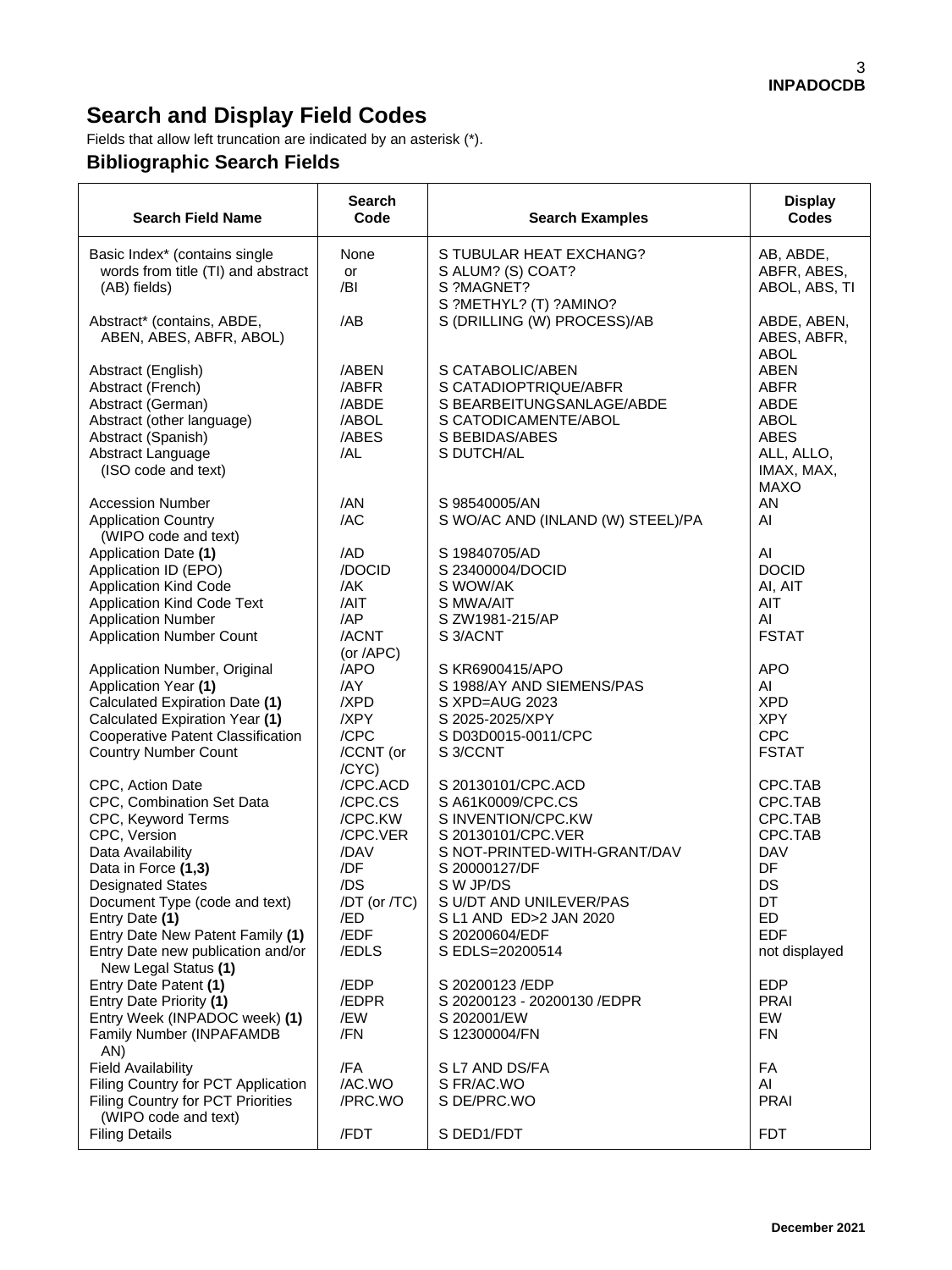#### 4 **INPADOCDB**

### **Bibliographic Search Fields (cont'd)**

| <b>Search Field Name</b>                                                                                                                                              | Search<br>Code                                         | <b>Search Examples</b>                                                                                                        | <b>Display</b><br><b>Codes</b>                                                           |
|-----------------------------------------------------------------------------------------------------------------------------------------------------------------------|--------------------------------------------------------|-------------------------------------------------------------------------------------------------------------------------------|------------------------------------------------------------------------------------------|
| International Patent Classification,<br>Version 1-8 (contains IPCI,<br>IPCR, ICM, ICS, ICA, ICI)                                                                      | /IPC                                                   | S H05B0006-36+NT/IPC<br>S H05B0006-36-H05B0006-44/IPC                                                                         | IC, IPCI, IPCR                                                                           |
| Inventor                                                                                                                                                              | /IN<br>(or $/AU$ )                                     | S NICKOLA RICHARD?/IN                                                                                                         | IN                                                                                       |
| <b>Inventor Address</b><br>Inventor, Country                                                                                                                          | /INA<br>/IN.CNY                                        | S HEIDELBERG/INA<br>S GB/IN.CNY                                                                                               | <b>INA</b><br><b>INS</b>                                                                 |
| (WIPO code and text)<br>Inventor INPADOC Standard<br>International Patent Classification,<br>Version 1-7 (contains ICM, ICS,<br>ICA, ICI)                             | /INS<br>/IC                                            | S AGARWAL S?/INS<br>S C07H019-16/IC                                                                                           | <b>INS</b><br>IC                                                                         |
| IPC, Action Date<br>IPC, Additional (supplementary)<br>Version 1-7                                                                                                    | /IPC.ACD<br>/ICA                                       | S 13 JAN 2006/IPC.ACD<br>S H06B006-02 /ICA                                                                                    | <b>IPC.TAB</b><br><b>ICA</b>                                                             |
| IPC, Index (complementary)<br>Version 1-7                                                                                                                             | / Cl                                                   | S C12P019-40/ICI                                                                                                              | ICI                                                                                      |
| IPC, Keyword Terms<br>IPC, Main, Version 1-7<br>IPC, Secondary, Version 1-7<br>IPC, Version from IC<br>IPC, Version from IPC<br>Japanese Patent Classification        | /IPC.KW<br>/ICM<br>/ICS<br>/IC.VER<br>/IPC.VER<br>/FCL | S INITIAL/IPC.KW<br>S C23C001-08/ICM<br>S C12P019-40/ICS<br>S 7/IC.VER AND L5<br>S 200601/IPC.VER<br>S A01B0001-24 B/FCL      | <b>IPC.TAB</b><br><b>ICM</b><br><b>ICS</b><br>IC.VER, IC<br><b>IPC.TAB</b><br><b>FCL</b> |
| (FI-Terms)<br>Japanese Patent Classification<br>(F-Terms)                                                                                                             | (or /JPC)<br>/FTRM<br>(or /FTERM, or<br>/JPCLA)        | S 5H030/AA00/FTRM                                                                                                             | <b>FTRM</b>                                                                              |
| Language (ISO code and text)<br>Language of Filing<br>(ISO code and text)                                                                                             | /LA<br>/LAF                                            | S DE/LA<br>S FR/LAF                                                                                                           | LA<br>LAF                                                                                |
| Patent Assignee (4)                                                                                                                                                   | /PA<br>(or $/CS$ )                                     | S INLAND STEEL/PA<br>S BROWN WILLIAMSON/CS                                                                                    | PA                                                                                       |
| Patent Assignee Address<br>Patent Assignee INPADOC<br>Standard (4)                                                                                                    | /PAA<br>/PAS                                           | S US/PAA AND EASTMAN KODAK/PAS<br>S INLAND STEEL CO?/PAS<br>S (BROWN(S)TOBACCO)/PAS                                           | <b>PAA</b><br><b>PAS</b>                                                                 |
| Patent Assignee, Country<br><b>Patent Country</b>                                                                                                                     | /PA.CNY<br>/PC                                         | S GB/PA.CNY<br>S DE/PC AND IBM/PAS AND 1988/PY                                                                                | <b>PAS</b><br>PI                                                                         |
| (WIPO code and text)<br><b>Patent Information Publication</b>                                                                                                         | /PIT                                                   | S ARA1/PIT                                                                                                                    | PIT                                                                                      |
| Type<br>Patent Kind Code<br>Patent Number (2)<br><b>Patent Number Count</b>                                                                                           | /PK<br>/PN<br>/PCNT (or                                | S ZWA1/PK<br>S FI9902020/PN<br>S 4/PCNT                                                                                       | PI<br>PI<br><b>FSTAT</b>                                                                 |
| Patent Number/Kind Code<br>Patent Number Original<br>Patent Stage<br>Patent Term Adjustment<br><b>Priority Country</b><br>(WIPO code and text)                        | /PNC)<br>/PNK<br>/PNO<br>/STA<br>/PTA<br>/PRC          | S WO2009006253A2/PNK<br>S KR300392615S/PNO<br>S GRANTED/STA AND LASER/TI<br>S 10-20/PTA<br>S JP/PRC AND 19880101/PRD          | <b>PNK</b><br><b>PNO</b><br><b>STA</b><br><b>PTA</b><br><b>PRAI</b>                      |
| Priority Country, First<br>Priority Date (1)                                                                                                                          | /PRCF<br>/PRD (or<br>/PD.D)                            | S AU/PRCF<br>S JP/PRC AND 19880101-19880331/PRD                                                                               | <b>PRAI</b><br><b>PRAI</b>                                                               |
| Priority Date, First (1)<br>Priority Kind Code<br><b>Priority Kind Text</b><br>Priority Number (1)<br><b>Priority Number Count</b><br><b>Priority Number Original</b> | /PRDF<br>/PRK<br>/PRAIT<br>/PRN<br>/PRCNT<br>/PRNO     | S MARCH 2009/PRDF<br>S DEA/PRK<br>S ARA PATENT APPLICATION/PRAIT<br>S US1990-184420/PRN<br>S 10/PRCNT<br>S KRD1997055047/PRNO | <b>PRAI</b><br><b>PRAI</b><br><b>PRAIT</b><br><b>PRAI</b><br><b>FSTAT</b><br><b>PRNO</b> |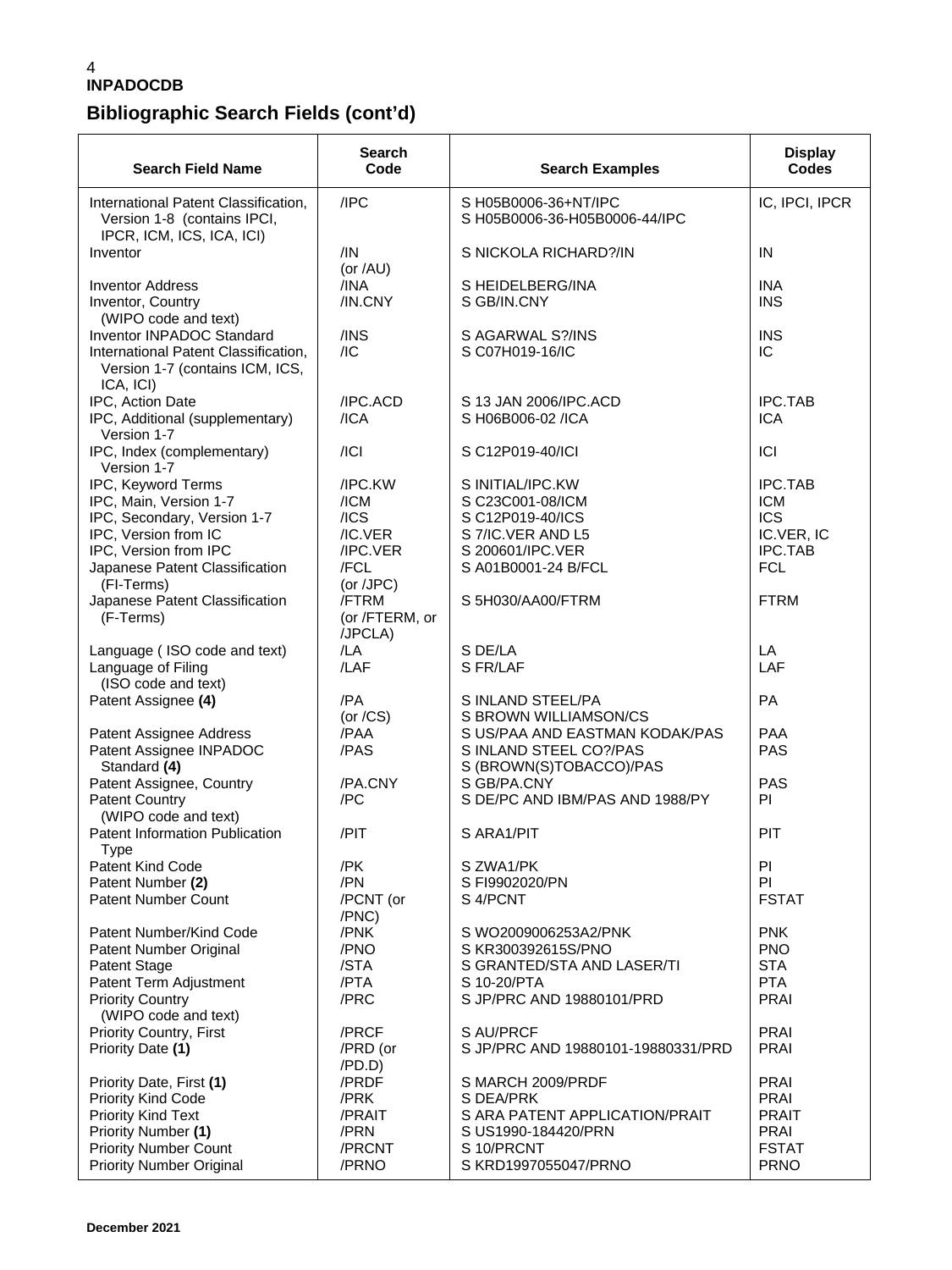#### **Bibliographic Search Fields (cont'd)**

| <b>Search Field Name</b>                                                                                                                                                                                                                                                 | <b>Search</b><br>Code                                                               | <b>Search Examples</b>                                                                                                                                                                                                                | <b>Display</b><br><b>Codes</b>                                                                                                                      |
|--------------------------------------------------------------------------------------------------------------------------------------------------------------------------------------------------------------------------------------------------------------------------|-------------------------------------------------------------------------------------|---------------------------------------------------------------------------------------------------------------------------------------------------------------------------------------------------------------------------------------|-----------------------------------------------------------------------------------------------------------------------------------------------------|
| Priority Year (1)<br>Priority Year, First (1)<br>Publication Date (1)<br>Publication ID (EPO)<br>Publication Year (1)<br>Simple Family Number (EPO)<br>Simple Family Number Count<br>$(EPO)$ (1)                                                                         | /PRY<br>/PRYF<br>/PD<br>/PUBID<br>/PY<br>/SFN<br>/SFCNT                             | S 1998/PRY AND US/PRC<br>S GB/PC AND 1998/ PRYF<br>S 19990104/PD<br>S 23409/PUBID<br>S 1999/PY<br>S 12300006/SFN<br>S 5/SFCNT                                                                                                         | PRAI<br><b>PRAI</b><br>PI.<br><b>PUBID</b><br>PI<br><b>SFN</b><br><b>FSTAT</b>                                                                      |
| <b>Status Established Date</b><br>Status Indicator<br>Title (English)<br>Title (French)<br>Title (German)<br>Title (other language)<br>Title (Spanish)<br><b>Title Language</b><br>(ISO code and text)<br>Title of Invention (contains TIDE,<br>TIEN, TIES, TIFR, TIOL)* | /STED<br>/STI<br><b>TIEN</b><br><b>TIFR</b><br>/TIDE<br>/TIOL<br>/TIES<br>/TL<br> T | S 20210806/STED<br>S DEAD/STI or S D/STI<br>S CATABOLIC/TIEN<br>S CATADIOPTRIQUE/TIFR<br>S BEARBEITUNGSANLAGE/TIDE<br>S CATODICAMENTE/TIOL<br>S BEBIDAS/TIES<br>S EN/TL<br>S ENGLISH/TL<br>S (FILTER? (S) ELECTR? (S)<br>MEMBRAN#)/TI | <b>STED</b><br><b>STI</b><br><b>TIEN</b><br><b>TIFR</b><br><b>TIDE</b><br><b>TIOL</b><br><b>TIES</b><br><b>TL</b><br>TI, TIDE, TIEN,<br>TIES, TIFR, |
| Update Date (1)<br>Update Date all Patent Changes<br>(all updates in /UPM, /UPLS,<br>$/UPFC$ ) (1)                                                                                                                                                                       | /UP<br>/UPM                                                                         | S L1 AND UP>20200102<br>S L1 AND 20200702/UPM                                                                                                                                                                                         | TIOL, TIO<br>UP<br>not displayed                                                                                                                    |
| Update Date Classifications (1)<br>Update Date for combined or split<br><b>Patent Family</b>                                                                                                                                                                             | /UPCC<br>/UPFC                                                                      | S L1 AND UPCC> 20200702<br>S UPFC=OCT 2019                                                                                                                                                                                            | <b>UPALL</b><br><b>UPALL</b>                                                                                                                        |
| Update Date New Patent Family<br>Record (1)                                                                                                                                                                                                                              | /UPFD                                                                               | S 20200702/UPFD                                                                                                                                                                                                                       | <b>UPALL</b>                                                                                                                                        |
| <b>Update Date New Publication</b><br>and/or Legal Status Changes of<br>the family (all updates in /UPFB,<br>/UPFL $(1)$                                                                                                                                                 | /UPFE                                                                               | S 20200702/UPFE                                                                                                                                                                                                                       | <b>UPALL</b>                                                                                                                                        |
| Update Date of Bibliography (1)<br>Update Date Patent Family (1)<br>(all updates in /UPFB, /UPFC,<br>/UPFL))                                                                                                                                                             | /UPBB<br>/UPFA                                                                      | S L1 AND UPBB> 20200702<br>S 20200702/UPFA                                                                                                                                                                                            | <b>UPALL</b><br><b>UPALL</b>                                                                                                                        |
| Update Date Patent Family Legal<br>Status (1)                                                                                                                                                                                                                            | /UPFL                                                                               | S 20200702/UPFL                                                                                                                                                                                                                       | <b>UPALL</b>                                                                                                                                        |
| <b>Update Date Patent Family</b><br>Publication Level (1)                                                                                                                                                                                                                | /UPFP                                                                               | S 20200702/UPFP                                                                                                                                                                                                                       | <b>UPALL</b>                                                                                                                                        |
| <b>Update Date Patent Family</b><br>Bibliographic (1)                                                                                                                                                                                                                    | /UPFB                                                                               | S 20200702/UPFB AND L7                                                                                                                                                                                                                | <b>UPALL</b>                                                                                                                                        |
| Update Week (INPADOC Week)<br>(1)                                                                                                                                                                                                                                        | /UW                                                                                 | S UW= 201806 AND L3                                                                                                                                                                                                                   | <b>UW</b>                                                                                                                                           |

 **(1)** Numeric search field that may be searched using numeric operators or ranges.

 **(2)** Either STN or Derwent format may be used.

 **(3)** For German Utility Models: Advertisement of registration.

 **(4)** Search with implied (S) proximity is available.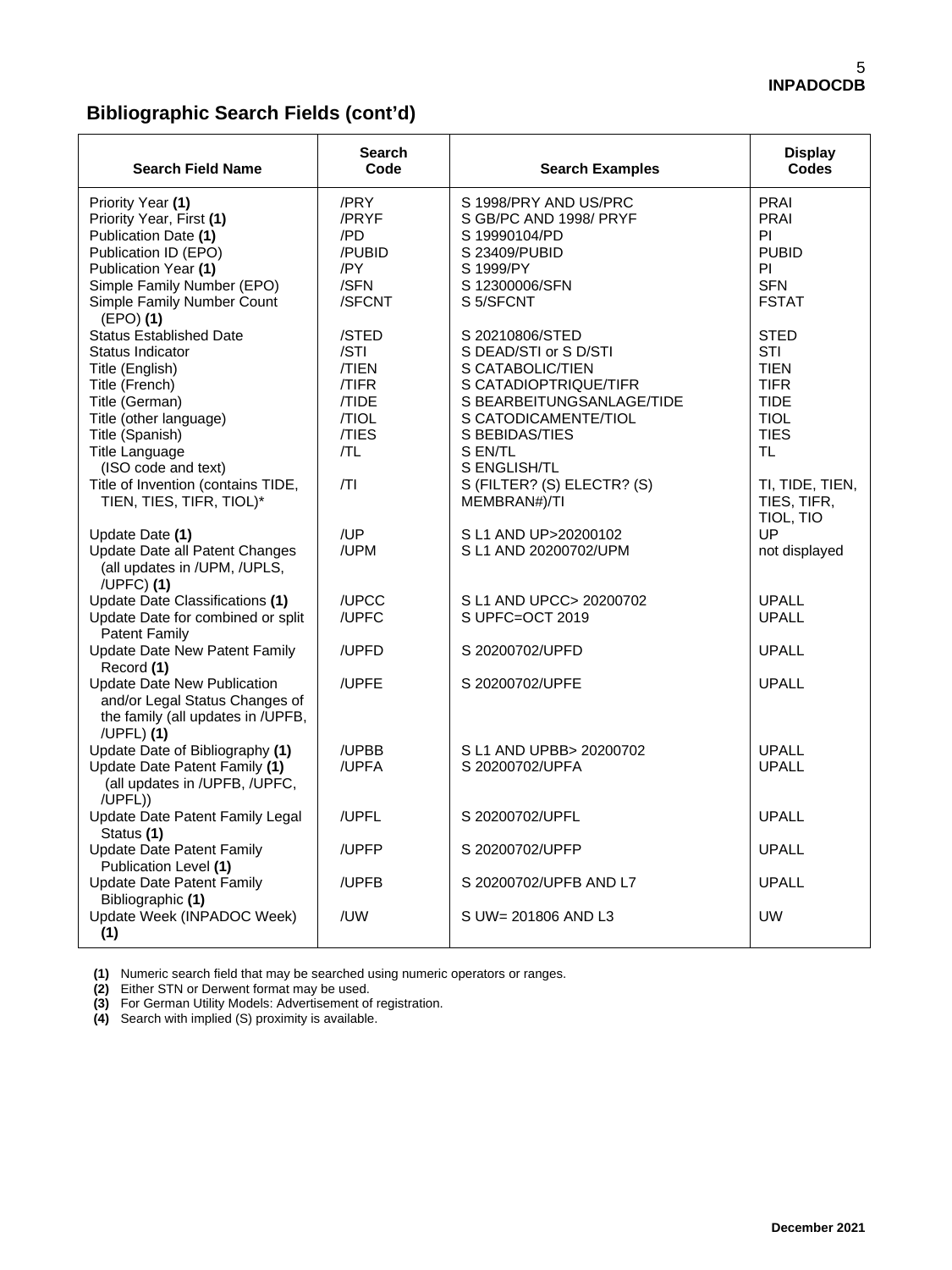### **Legal Status Search Fields**

| <b>Search Field Name</b>                                                                                                                                                                                                                    | <b>Search</b><br>Code                                                 | <b>Search Examples</b>                                                                                                                                                                           | <b>Display</b><br><b>Codes</b>               |
|---------------------------------------------------------------------------------------------------------------------------------------------------------------------------------------------------------------------------------------------|-----------------------------------------------------------------------|--------------------------------------------------------------------------------------------------------------------------------------------------------------------------------------------------|----------------------------------------------|
| <b>Entry Date New Publication</b><br>and/or New Legal Status (1)                                                                                                                                                                            | /EDLS                                                                 | S EDLS=FEB 2019                                                                                                                                                                                  | not displayed                                |
| Legal Status Basic Index<br>(contains legal status agent<br>(LSAG), legal status free format<br>text (LSFT), legal status<br>inventor (LSIN), legal status<br>patent opponent (LSOP), and<br>legal status patent assignee<br>(LSPA) fields) | /LSBI                                                                 | S LASER?/LSBI<br>S ANACOMP/LSBI<br>S OPPOSITE/LSBI                                                                                                                                               | LS                                           |
| Legal Status Code<br>(code and text)                                                                                                                                                                                                        | /LSC                                                                  | S EP111L/LSC                                                                                                                                                                                     | <b>LS</b>                                    |
| Legal Status Code Category<br>Legal Status Code Country<br>(WIPO code and text)                                                                                                                                                             | /LSC <sub>2</sub><br>/LSCC                                            | S LAP/LSC2<br>S BE/LSCC                                                                                                                                                                          | LS<br>LS                                     |
| <b>Legal Status Code Text</b><br><b>Legal Status Country</b><br>(WIPO code and text)                                                                                                                                                        | /LSTX<br>/LSCY                                                        | S CORRECTION/LSTX<br>S UNITED KINGDOM/LSCY                                                                                                                                                       | LS<br>LS                                     |
| Legal Status Date in Force (1)<br>Legal Status Date INPADOC<br>GAZETTE (1)                                                                                                                                                                  | /LSDF<br>/LSD                                                         | S LSDF=20050109<br>S LSD=JAN 2020                                                                                                                                                                | LS<br>LS                                     |
| <b>Legal Status Designated States</b><br>(WIPO code and text)                                                                                                                                                                               | /LSDS                                                                 | S AU/LSDS<br>S AUSTRALIA/LSDS                                                                                                                                                                    | LS                                           |
| <b>Legal Status Event Class</b><br>Legal Status Free Format Text<br>Legal Status Indicator<br>Legal Status IPC<br>Legal Status Licensee<br>Legal Status Number Count<br>Legal Status Patent Assignee (2)<br>Legal Status Patent Inventor    | /LSEC<br>/LSFT<br>/LSCI<br>/LSIC<br>/LSLI<br>/LSCNT<br>/LSPA<br>/LSIN | S D/LSEC<br>S TELECOMMUNICATION/LSFT<br>S POSITIVE/LSCI AND L3<br>S A01B0001/24 /LSIC<br>S BAYER/LSLI<br>S 10-20/LSCNT<br>S (MAN CERAMICS)/LSPA<br>S MAYER, BERND/LSIN<br>S (MAYER(S)BERND)/LSIN | LS<br>LS<br>LS<br>LS<br>LS<br>LS<br>LS<br>LS |
| Legal Status Patent Opponent<br><b>Legal Status Publication Country</b><br>(WIPO code and text)                                                                                                                                             | /LSOP<br>/LSPC                                                        | S SIEMENS AG/LSOP<br>S CA/LSPC<br>S CANADA/LSPC                                                                                                                                                  | LS<br>LS                                     |
| Legal Status Publication Date (1)<br>Legal Status Publication Kind<br>Code                                                                                                                                                                  | /LSPD<br>/LSPK                                                        | S LSPD=JAN 1998<br>S ESA1/LSPK                                                                                                                                                                   | LS<br><b>LS</b>                              |
| <b>Legal Status Publication Number</b><br>Legal Status Publication Year (1)<br>Legal Status Represent./Agent<br>Legal Status SPC Number<br>Legal Status SPC, Expiry Date (1)<br>Legal Status SPC, Extension<br>Date (1)                     | /LSPN<br>/LSPY<br>/LSAG<br>/LSSPC<br>/LSSPC.XD<br>/LSSPC.EX           | S EP200212/LSPN<br>S 1999-2000/LSPY<br>S (LORENZ AND PHILIPPS)/LSAG<br>S SPC/GB00/007/LSSPC<br>S LSSPC.XD>2025<br>S 20230930 /LSSPC.EX                                                           | LS<br>.S<br>L<br>LS<br>LS.<br>LS<br>LS       |
| Legal Status SPC, Filing Date (1)<br>Legal Status, Payment Year (1)<br>Update Legal Status (1)                                                                                                                                              | /LSSPC.FD<br>/LSPMY<br>/UPLS                                          | S 20190102-20190116/LSSPC.FD<br>S 18/LSPMY<br>S 20200827 8/UPLS                                                                                                                                  | LS<br>LS.<br>LS, LSUP                        |

**(1)** Numeric search field that may be searched using numeric operators or ranges.

**(2)** Search with implied (S) proximity is available.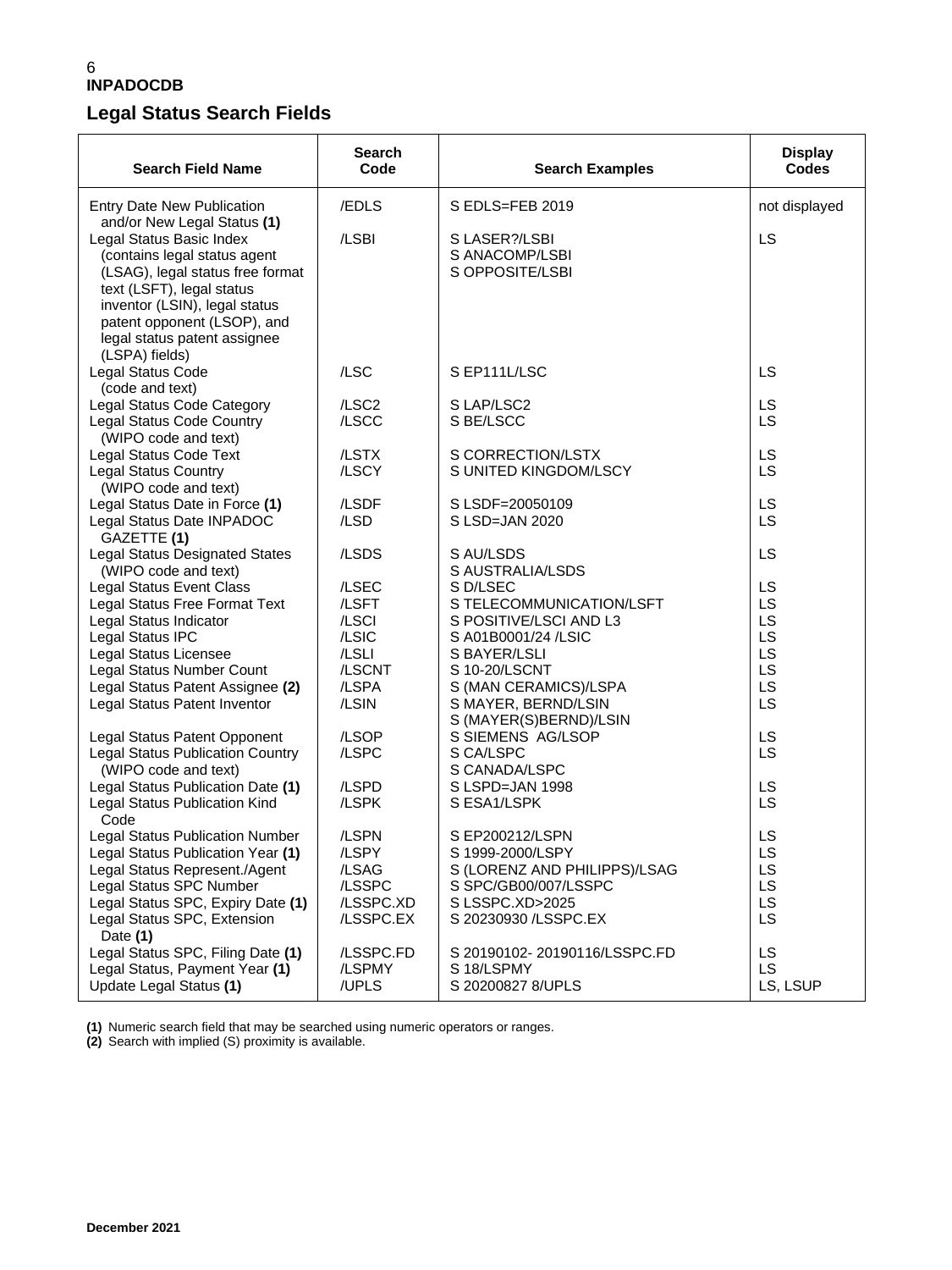#### **Super Search Fields**

Enter a super search code to execute a search in one or more fields that may contain the desired information. Super search fields facilitate cross-file and multi-file searching. EXPAND may not be used with super search fields. Use EXPAND with the individual field codes instead.

|                              | <b>Search</b> | <b>Fields</b>             |                                                | <b>Display</b>          |
|------------------------------|---------------|---------------------------|------------------------------------------------|-------------------------|
| <b>Search Field Name</b>     | Code          | <b>Searched</b>           | <b>Search Examples</b>                         | Codes                   |
| Application Number Group (1) | /APPS         | /AP. /APO.<br>/PRN. /PRNO | S DE1984-3400052/APPS<br>S 1984DE-3400052/APPS | AI. APO.<br>PRAI, PRNO  |
| Inventor Group               | /INSS         | /IN, /INS, /LSIN          | S MEIER/INSS                                   | IN, INS, LS             |
| Patent Assignee Group        | /PASS         | /PA, /PAS,<br>/LSPA       | S MEIER/PASS                                   | PA, PAS, LS             |
| Patent Number Group (1)      | /PATS         | /PN, /PNO,<br>/LSPN       | S WO2019003340/PATS                            | PI, PNO,<br><b>LSPC</b> |
| <b>Patent Countries</b>      | /PCS          | /DS, /PC                  | S BE/PCS                                       | PI. DS                  |

**(1)** Either STN format or Derwent format may be used.

#### **IPC THESAURUS**

The classifications, validity and catchwords for the main headings and subheadings from the current (8th) edition of the WIPO International Patent Classification (IPC) manual are available. The classifications from the previous editions (1-7) are also available as separate thesauri. To EXPAND and SEARCH in the thesauri for editions 1-8, use the field code followed by the edition number, e.g., /IPC2 for the 2<sup>nd</sup> edition. Catchwords are included only in the thesauri for the  $8<sup>th</sup>$ ,  $7<sup>th</sup>$ ,  $6<sup>th</sup>$ , and  $5<sup>th</sup>$  editions.

| Code                                              | <b>Content</b>                                                                                                                                                                                                       | <b>Examples</b>                                                                                                     |
|---------------------------------------------------|----------------------------------------------------------------------------------------------------------------------------------------------------------------------------------------------------------------------|---------------------------------------------------------------------------------------------------------------------|
| ADVANCED (ADV)<br>ALL.<br>BRO (MAN)<br>BT.<br>BTn | Advanced Level Codes for the Core Level IPC Code<br>All Associated Terms (BT, SELF, NT, RT)<br><b>Complete Class</b><br>Broader Term (SELF, BT)<br>Broader Term (SELF, BT) up to the next n levels<br>$(n = 1, 2, )$ | E A61K0066-02+ADVANCED/IPC<br>E C01C003-00+ALL/IPC<br>E C01C+BRO/IPC<br>E C01F001-00+BT/IPC<br>E C01F001-21+BT2/IPC |
| CORE (COR)                                        | Core Codes for the Advanced Level IPC Code                                                                                                                                                                           | E G08C0019-22+CORE/IPC                                                                                              |
| ED.                                               | Complete title of the SELF term and IPC manual                                                                                                                                                                       | E C01F001-00+ED/IPC                                                                                                 |
| <b>HIE</b>                                        | Hierarchy Term (Broader and Narrower Term)<br>(BT, SELF, NT)                                                                                                                                                         | E C011003-00+HIE/IPC                                                                                                |
| <b>INDEX</b>                                      | Complete title of the SELF term                                                                                                                                                                                      | $E$ C01F001-00+INDEX/IPC                                                                                            |
| KT                                                | Keyword Term (catchwords) (SELF, KT)                                                                                                                                                                                 | E CYANOGEN+KT/IPC                                                                                                   |
| <b>NEXT</b>                                       | <b>Next Classification</b>                                                                                                                                                                                           | E C01C001-00+NEXT5/IPC                                                                                              |
| NT.                                               | Narrower Terms (SELF, NT)                                                                                                                                                                                            | $E$ C01C+NT/IPC                                                                                                     |
| NT <sub>n</sub>                                   | Narrower Terms (SELF, NT) down to the next n<br>levels $(n = 1, 2, )$                                                                                                                                                | E C01C+NT3/IPC                                                                                                      |
| <b>PREV</b>                                       | Previous Code within the same class (SELF, PREV)                                                                                                                                                                     | E C01C001-12+PREV/IPC                                                                                               |
| PREV(n)                                           | Previous n classifications within the same class                                                                                                                                                                     | E C01C001-12+PREV10/IPC                                                                                             |
| RT (SIB)                                          | Related Terms (SELF, RT)                                                                                                                                                                                             | E C01C003-20+RT/IPC                                                                                                 |
| ΤI                                                | Complete Title of the SELF Term and Broader Terms<br>(BT, SELF)                                                                                                                                                      | E C01F001-00+TI/IPC                                                                                                 |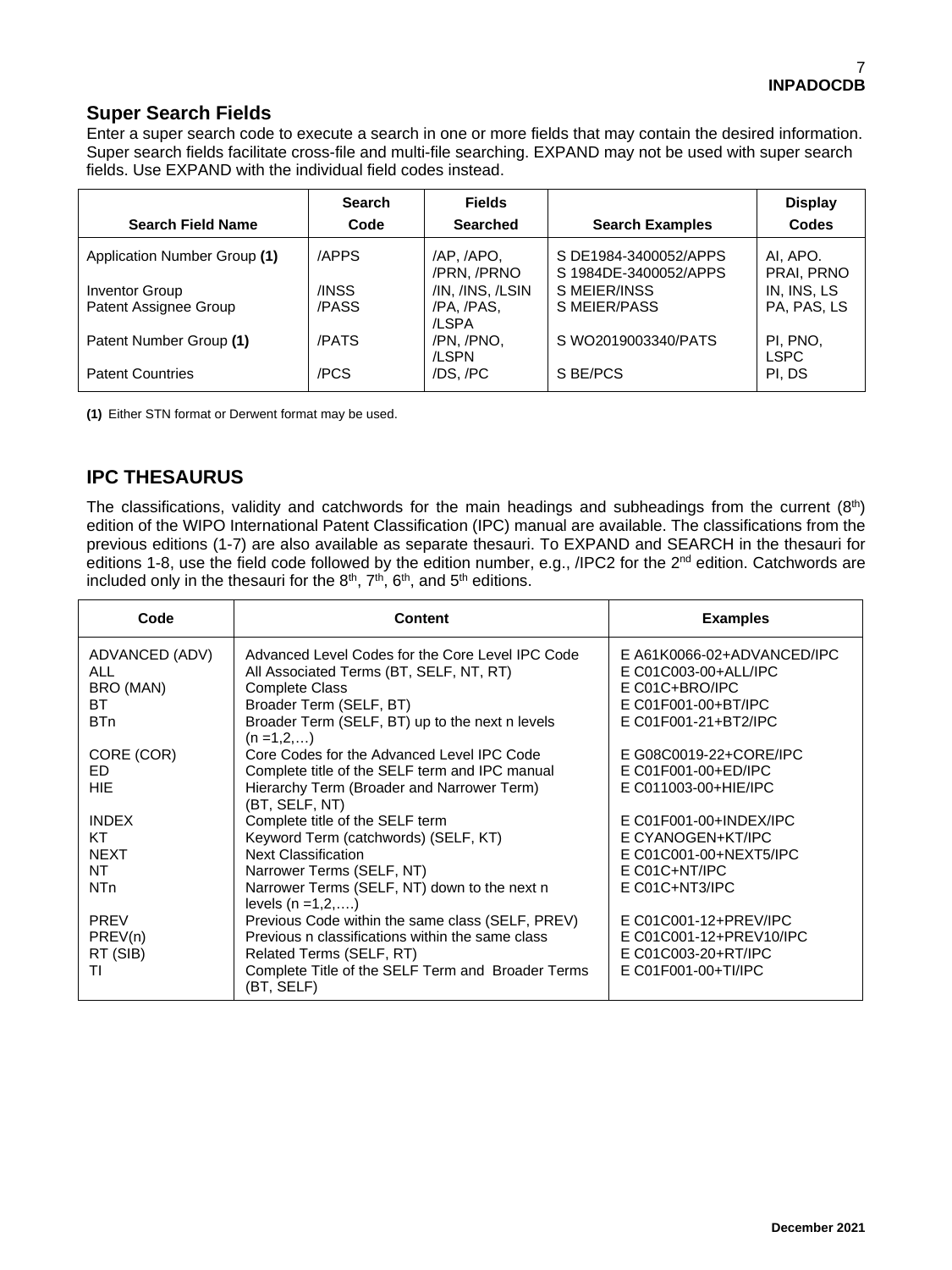#### **CPC Thesaurus**

This thesaurus is available in the /CPC search field. All relationship codes can be used with both the EXPAND and SEARCH commands,

| <b>Relationship Code</b> | Content                                                                 | <b>Search Examples</b>                     |
|--------------------------|-------------------------------------------------------------------------|--------------------------------------------|
| ALL.                     | All usually required terms (BT, SELF, CODE, DEF)                        | E C12M0001-34H2+ALL/CPC                    |
| AUTO (1)<br>ВT           | Automatic relationship (BT, SELF, CODE, DEF)                            | E G01J003-443+AUTO/CPC                     |
| CODE                     | Broader terms (BT, SELF)<br>Classification Code (SELF, CODE)            | E G01J0003-443+BT/CPC<br>E SCRAPER BIASING |
|                          |                                                                         | MEANS+CODE/CPC                             |
| <b>DEF</b>               | Definition (SELF, DEF)                                                  | E B65G0045-16+DEF/CPC                      |
| HIE.                     | Hierarchy terms (all broader and narrower terms) (BT,<br>SELF, DEF, NT) | $E$ A01B0001+HIE/CPC                       |
| КT                       | Keyword terms (SELF, KT)                                                | E LASER+KT/CPC                             |
| MAX                      | All associated terms                                                    | E G01J0003-44B+MAX/CPC                     |
| <b>NEXT</b>              | Next classification within the same class (SELF, NEXT)                  | E A01B0001-24+NEXT/CPC                     |
| NEXT(n)                  | Next n classification within the same class                             | E A01B0001-24+NEXT3/CPC                    |
| NT                       | Narrower terms                                                          | E G05B0001-04+NT/CPC                       |
| <b>PREV</b>              | Previous Code within the same class (SELF, PREV)                        | E G05B0019-418N1+PREV/CPC                  |
| PREV(n)                  | Previous n classifications within the same class                        | E G05B0019-418N1+PREV2/CPC                 |
| ΤI                       | Complete Title of the SELF Term and Broader Terms<br>(BT, SELF)         | E G05B0001-03+TI/CPC                       |

**(1)** Automatic Relationship is SET OFF. In case of SET REL ON the result of EXPAND or SEARCH without any relationship code is the same as described for AUTO.

### **DISPLAY and PRINT Formats**

Any combination of formats may be used to display or print answers. Multiple codes must be separated by spaces or commas, e.g., D L1 1-5 TI PI. The fields are displayed or printed in the order requested.

Most custom display fields provide the deduplicated content of all publications of a record (national family), e.g. D PI displays all publication numbers.

For TI, IN, INS, PA, and PAS the qualifier .M has to be used to display the content for all publications of a record. For the other custom display fields the use of the qualifier .M is not valid.

Hit-term highlighting is available for all fields. Highlighting must be ON during SEARCH to use the HIT, KWIC, and OCC formats.

| Format       | <b>Content</b>                           | <b>Examples</b> |
|--------------|------------------------------------------|-----------------|
| AB           | Abstract (all languages)                 | D AB            |
| ABDE         | Abstract (German)                        | D ABDE          |
| ABEN         | Abstract (English)                       | D ABEN          |
| ABES         | Abstract (Spanish)                       | D ABES          |
| <b>ABFR</b>  | Abstract (French)                        | D ABFR          |
| ABO          | Abstract, Original                       | D ABO           |
| ABOL         | Abstract (other language)                | D ABOL          |
| AI (AP) (2)  | Application Information                  | D AI            |
| AIT          | <b>Application Kind Code Text</b>        | D AIT           |
| AN           | <b>Accession Number</b>                  | D AN            |
| <b>APO</b>   | <b>Application Number</b>                | D APO           |
| <b>APPS</b>  | <b>Application Number Group</b>          | D APPS          |
| <b>CPC</b>   | <b>Cooperative Patent Classification</b> | D CPC           |
| <b>DAV</b>   | Data Availability                        | D DAV           |
| DF           | Date in Force                            | D DF            |
| <b>DOCID</b> | Application ID                           | D DOCID         |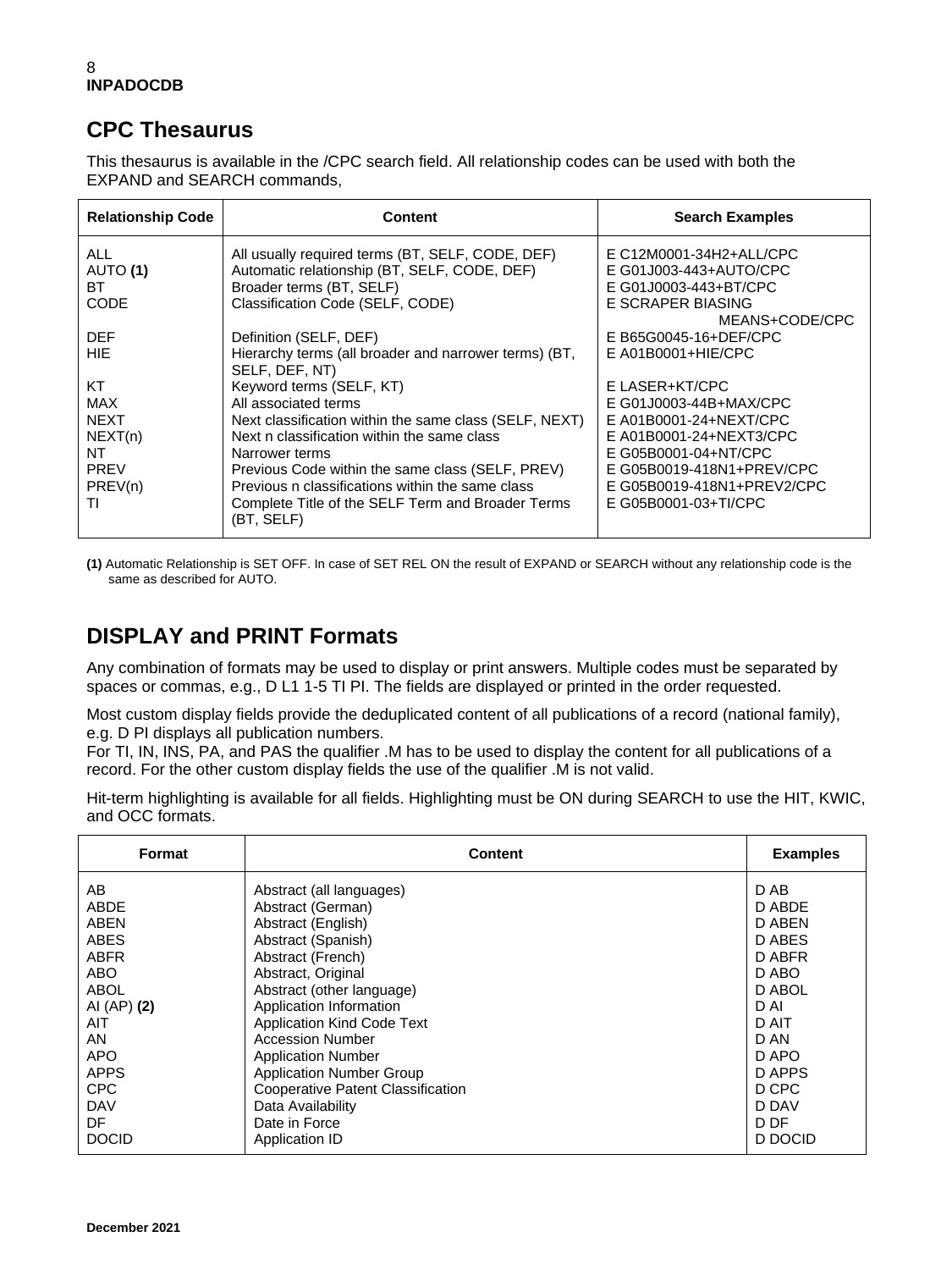# **DISPLAY and PRINT Formats (cont'd)**

| Format                                | <b>Content</b>                                         | <b>Examples</b>          |
|---------------------------------------|--------------------------------------------------------|--------------------------|
| DS                                    | <b>Designated States</b>                               | D DS                     |
| DT (TC)                               | Document Type                                          | D DT                     |
| ED.                                   | <b>Entry Date</b>                                      | D ED                     |
| <b>EDP</b>                            | <b>Entry Date Patent</b>                               | D EDP                    |
| EW                                    | <b>Entry Week</b>                                      | D EW                     |
| FA                                    | <b>Field Availability</b>                              | D FA                     |
| FCL (JPC)                             | Japanese Patent Classification (FI-Terms)              | D FCL                    |
| <b>FDT</b>                            | <b>Filing Details</b>                                  | D FDT                    |
| <b>FN</b>                             | Family Number (INPAFAMDB AN)                           | D FN                     |
| FTRM (FTERM,                          | Japanese Patent Classification (F-Terms)               | <b>D FTRM</b>            |
| FTCLA, JPCLA)                         |                                                        |                          |
| IC                                    | International Patent Classification (ICM, ICS)         | D <sub>IC</sub>          |
| <b>ICA</b>                            | IPC, Additional (supplementary)                        | D ICA                    |
| ICI                                   | IPC, Index (complementary)                             | D ICI                    |
| <b>ICM</b>                            | IPC, Main                                              | D ICM                    |
| <b>ICS</b>                            | IPC, Secondary                                         | D ICS                    |
| IN $(AU)$ (1)                         | Inventor                                               | D IN                     |
| IN.CNY                                | Inventor, Country                                      | D INS                    |
| <b>INA</b>                            | <b>Inventor Address</b>                                | D INA                    |
| <b>INO</b>                            | Inventor, Original                                     | D INO                    |
| INS(1)                                | Inventor INPADOC Standard                              | D INS                    |
| <b>IPCI</b>                           | IPC, Initial                                           | <b>D IPCI</b>            |
| <b>IPCR</b>                           | IPC, Reclassified                                      | <b>DIPCR</b>             |
| LA                                    | Language                                               | D LA                     |
| LAF                                   | Language of Filing                                     | D LAF                    |
| PA (CS) (1)                           | Patent Assignee                                        | D PA                     |
| <b>PAA</b>                            | Patent Assignee Address                                | D PAA                    |
| PA.CNY                                | Patent Assignee, Country                               | D PAS                    |
| <b>PAO</b>                            | Patent Assignee, Original                              | D PAO                    |
| <b>PAS (1)</b>                        | Patent Assignee INPADOC Standard                       | D PAS                    |
| PI (PN, PATS) (2)                     | Patent Information                                     | D PI                     |
| PIT                                   | Patent Information Publication Type                    | D PIT                    |
| <b>PNK</b><br><b>PNO</b>              | Patent Number/Kind Code                                | D PNK                    |
|                                       | Patent Number, Original                                | D PNO                    |
| <b>PRAI (PRN) (2)</b><br><b>PRAIT</b> | Priority Information                                   | D PRAI<br><b>D PRAIT</b> |
| <b>PRNO</b>                           | <b>Priority Kind Text</b><br>Priority Number, Original | D PRNO                   |
| <b>PTA</b>                            | Patent Term Adjustment                                 | D PTA                    |
| <b>PUBID</b>                          | Publication ID                                         | D PUBID                  |
| <b>SFN</b>                            | Simple Family Number (EPO)                             | <b>D SFN</b>             |
| <b>STA</b>                            | <b>Patent Stage</b>                                    | D STA                    |
| STED                                  | Status Established Date                                | D STED                   |
| STI                                   | Status Indicator                                       | <b>D STI</b>             |
| TI(1)                                 | Title (all languages)                                  | D TI                     |
| <b>TIDE</b>                           | Title (German)                                         | D TIDE                   |
| <b>TIEN</b>                           | Title (English)                                        | <b>D TIEN</b>            |
| <b>TIES</b>                           | Title (Spanish)                                        | <b>D TIES</b>            |
| <b>TIFR</b>                           | Title (French)                                         | <b>D TIFR</b>            |
| <b>TIO</b>                            | Title, Original                                        | D TIO                    |
| <b>TIOL</b>                           | Title (other language)                                 | <b>D TIOL</b>            |
| TL.                                   | <b>Title Language</b>                                  | D TL                     |
| UP                                    | <b>Update Date</b>                                     | D UP                     |
| <b>UW</b>                             | Update Week (INPADOC Week)                             | D UW                     |
| <b>XPD</b>                            | <b>Calculated Expiration Date</b>                      | D XPD                    |
| <b>XPY</b>                            | <b>Calculated Expiration Year</b>                      | D XPY                    |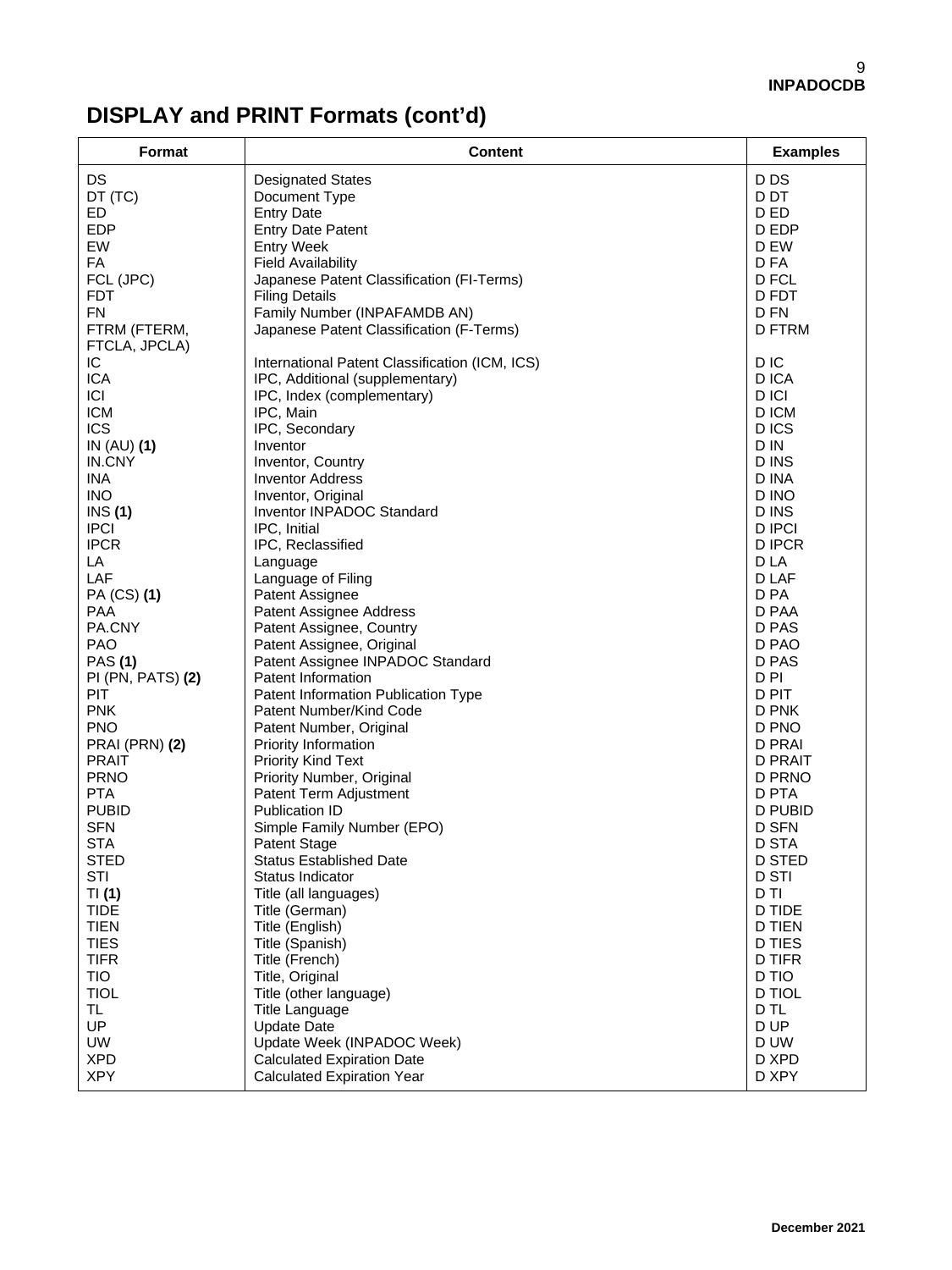## **DISPLAY and PRINT Formats (cont'd)**

| Format                                                                                                                                                                                                                               | <b>Content</b>                                                                                                                                                                                                                                                                                                                                                                                                                                                                                                                                                                                                                                                                                                                                                                                                                                                                                                                   | <b>Examples</b>                                                                                                                                                                                                                       |
|--------------------------------------------------------------------------------------------------------------------------------------------------------------------------------------------------------------------------------------|----------------------------------------------------------------------------------------------------------------------------------------------------------------------------------------------------------------------------------------------------------------------------------------------------------------------------------------------------------------------------------------------------------------------------------------------------------------------------------------------------------------------------------------------------------------------------------------------------------------------------------------------------------------------------------------------------------------------------------------------------------------------------------------------------------------------------------------------------------------------------------------------------------------------------------|---------------------------------------------------------------------------------------------------------------------------------------------------------------------------------------------------------------------------------------|
| <b>ABS</b><br>ALL (2)<br>ALLO(2)<br>IALL (2)<br>BIB (2)                                                                                                                                                                              | AS, AL, ABDE, ABEN, ABES, ABFR, ABOL<br>BIB, IND, ABS, FA<br>ALL, PNO, APO, PRNO, FSTAT plus original data in UTF-8 characters<br>ALL, indented with text labels<br>AN, ED, EW, UP, UW, FN, UPFC, TIDE, TIEN, TIES, TIFR, TIOL, TIO, TL, IN<br>(inc. INA), INO, INS, PA (inc. PAA), PAO, PAS, DT, LA, LAF, PI, DS, PIT,<br>DAV, STA, DF, XPD (inc. PTA), STI, AI (inc. AIT), PRAI (inc. PRAIT) (The<br>default format is BIB.M)                                                                                                                                                                                                                                                                                                                                                                                                                                                                                                  | D ABS<br>D ALL<br><b>D ALLO</b><br><b>D IALL</b><br>D BIB                                                                                                                                                                             |
| <b>IBIB</b> (2)<br><b>BIBLS</b><br><b>BRIEF</b>                                                                                                                                                                                      | BIB, indented with text labels<br>BIB plus legal status information<br>AN, FN, TIDE, TIEN, TIES, TIFR, TIOL, TIO, INS, INO, PAS, PAO, IPCI, IPCR,<br>CPC, FTRM, FCL, PI, AI, PRAI, abstracts                                                                                                                                                                                                                                                                                                                                                                                                                                                                                                                                                                                                                                                                                                                                     | D IBIB<br><b>D BIBLS</b><br><b>D BRIEF</b>                                                                                                                                                                                            |
| APPS(2)<br>CODE<br>CPC.TAB<br><b>FSTAT</b><br>IC.<br><b>IND</b><br><b>IPC</b><br>IPC.TAB<br>LS.<br>LS <sub>2</sub><br><b>LSUP</b><br>MAX(2)<br>IMAX(2)<br>MAXO(2)<br><b>PATS (2)</b><br>PI.PDF<br><b>PILS</b><br>SCAN <sub>(3)</sub> | Application Number Group (AI, PRAI)<br>AN, EDF, UPFB FN, UPFC, IND<br>CPC, CPC.KW, CPC.ACD, CPC.VER, in tabular format<br>All counted numbers: PRCNT, ACNT, PCNT, SFCNT, CCNT, LSCNT<br>International Patent Classification, Version 1-7 (ICM, ICS, ICI, ICA)<br>AN, ED, EW, UP, UW, IPC, CPC, FTRM, FCL<br>International Patent Classification, Version 1-8 (ICM, ICS, ICA, ICI, IPCR, IPCI)<br>IPC, IPC.KW, IPC.ACD, IPC.VER, in tabular display<br>AN, UPLS, Legal Status<br>Legal Status, detailed version with display headers<br>Last LS Update<br>ALL plus SFN, PUBID, DOCID, LS<br>MAX, indented with text labels<br>MAX, PNO, APO, PRNO plus original data in UTF-8 characters<br>Patent Number Group (PI)<br>National family PI information plus hyperlinks to the original documents (pdf) in<br>Espacenet<br>PI, AN plus legal status information<br>TI latest publication<br>(random display without answer number) | D APPS<br>D CODE<br>D CPC.TAB<br><b>D FSTAT</b><br>D IC<br>D IND<br>D IPC<br><b>D IPC.TAB</b><br><b>DLS</b><br>DLS <sub>2</sub><br><b>D LSUP</b><br>D MAX<br>D IMAX<br>D MAXO<br>D PATS<br>D PI.PDF<br><b>D PILS</b><br><b>D SCAN</b> |
| STD (2)<br><b>TIPI</b><br><b>UPALL</b>                                                                                                                                                                                               | BIB, IND<br>TI, PI, FSTAT<br>Table of update dates (AN, UPFC, UPFB, UPFD, EDF, FN, EDP, UP, ED)                                                                                                                                                                                                                                                                                                                                                                                                                                                                                                                                                                                                                                                                                                                                                                                                                                  | <b>D STD</b><br><b>D TIPI</b><br><b>D UPALL</b>                                                                                                                                                                                       |
| TRIAL (TRI, FREE,<br>SAMPLE, SAM)<br>HIT.<br>KWIC<br><b>OCC</b>                                                                                                                                                                      | TI, IPC, CPC, FTRM, FCL<br>Hit term(s) and field(s)<br>Up to 50 words before and after hit term(s) (KeyWord-In-Context)<br>Number of occurrences of hit term(s) and field(s) in which they occur                                                                                                                                                                                                                                                                                                                                                                                                                                                                                                                                                                                                                                                                                                                                 | <b>D TRIAL</b><br>D HIT<br>D KWIC<br>D OCC                                                                                                                                                                                            |

**(1)** The qualifier .M may be used to display the content for all publications of a record.

**(2)** Application, patent, and priority number are available in STN and Derwent format. The format for DISPLAY, PRINT, SELECT, and SORT is set using the SET PATENT command. STN is the default format. Enter SET PAT DERWENT to change to the Derwent format. To reset to the STN format, enter SET PAT STN.

**(3)** SCAN must be specified on the command line, i.e., D SCAN or DISPLAY SCAN.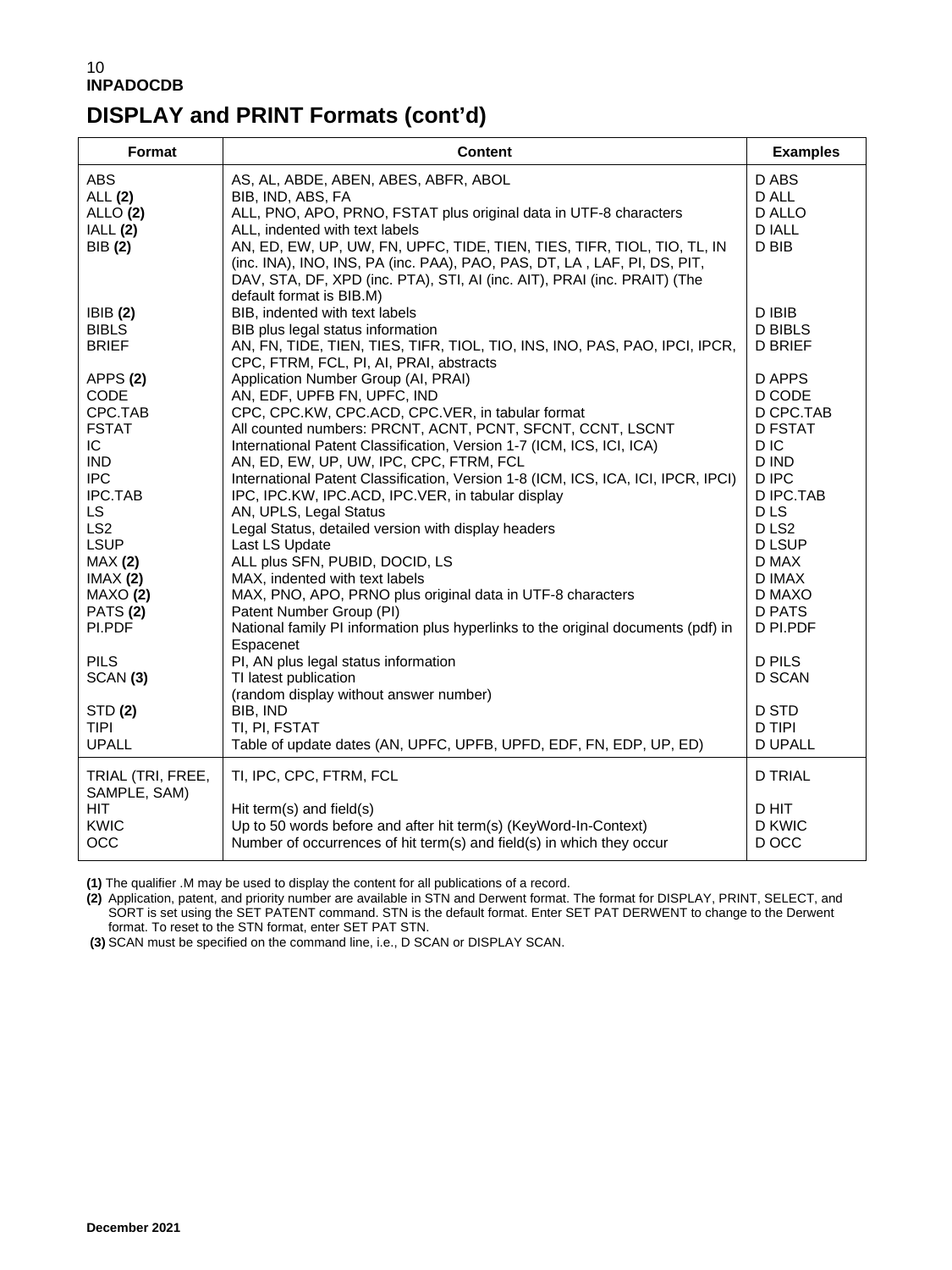#### **FAMILY DISPLAY and PRINT Formats**

| <b>Format</b>        | <b>Content</b>                                                                                                                    | <b>Examples</b> |
|----------------------|-----------------------------------------------------------------------------------------------------------------------------------|-----------------|
| TIPI.F               | TI + PI for all patent family members, FSTAT                                                                                      | D TIPI.F        |
| PILS.F (1,4)         | PI + LS for all patent family members, FSTAT                                                                                      | D PILS.F        |
| BIBLS.F(1)           | BIB + LS for all patent family members                                                                                            | <b>D BIBLS</b>  |
| CFAM (1)             | Condensed family table with AN, PI, STI, FSTAT                                                                                    | D CFAM          |
| <b>CFAM2 (1)</b>     | Condensed family table with AN, PI, AI, PRAI, STI, STED, FSTAT                                                                    | D CFAM2         |
| <b>DFAM (1,2)</b>    | FAM, delimited for post processing                                                                                                | D DFAM          |
| EFAM(1)              | FAM, but the priority information constitutes the header                                                                          | D EFAM          |
| <b>FAM (1)</b>       | AN, table of patent family information (PI, AI, PRAI) and relationships, FSTAT                                                    | D FAM           |
| FAMLS (1)            | Comprises the family table CFAM2 plus a list of all legal status entries, sorted                                                  | D FAMLS         |
|                      | by legal status date LSD                                                                                                          |                 |
| <b>FAM2 (1)</b>      | AN, table of patent family information, another order                                                                             | D FAM2          |
| FFAM (1)             | $STD + LS$ for each member of the family                                                                                          | D FFAM          |
| <b>FFAM.PC (1,3)</b> | FFAM for a specified country only                                                                                                 | D FFAM.PC       |
| <b>FSTAT</b>         | All count numbers with PRCNT, ACNT, PCNT, SFCNT, CCNT, LSCNT                                                                      | <b>D FSTAT</b>  |
| IFAM (1)             | Combines indented FAM and IMAX.F, ordered alphabetically by patent offices<br>with the respective country code and name as header | D IFAM          |
| IFAM2                | IFAM without abstract and classification                                                                                          | D IFAM2         |
| LFAM(1)              | AN, FN, PI, STI plus legal status information for all members of a patent family                                                  | D LFAM          |
| MFAM (1)             | MAX for each family member                                                                                                        | D MFAM          |
| <b>MFAM.PC (1,3)</b> | MFAM for a specified country only                                                                                                 | D MFAM.PC       |
| SFAM (1)             | Display of the EPO 'simple patent family' (SFN) within the INPADOC patent<br>family table                                         | D SFAM          |

**(1)** Application, patent, and priority number are available in STN and Derwent format. The format for DISPLAY, PRINT, SELECT, and SORT is set using the SET PATENT command. STN is the default format. Enter SET PAT DERWENT to change to the Derwent format. To reset to the STN format, enter SET PAT STN.

**(2)** SET LINE 100 is recommended.

**(3)** PC = all patent countries.

**(4)** In format PILS legal status is displayed without the information PRI, APP, and PUB.

## **FAMILY DISPLAY and PRINT Formats – Weekly SDI**

| <b>Content</b>                                                                                                                                                                                                                                                       | <b>Examples</b>                                                                               |
|----------------------------------------------------------------------------------------------------------------------------------------------------------------------------------------------------------------------------------------------------------------------|-----------------------------------------------------------------------------------------------|
| STD for new publications and/or LSUP for each updated family<br>FFAMED for a specific country only<br>STD + LS for each updated family<br>FFAMUP for a specific country only<br>Indented FFAMED plus patent family table<br>Indented FFAMUP plus patent family table | D FFAMED<br>D FFAMED.PC<br>D FFAMUP<br>D FFAMUP.PC<br>D IFAMED<br>D IFAMUP<br>D LFAMUP        |
|                                                                                                                                                                                                                                                                      | D LFAMUP.PC                                                                                   |
|                                                                                                                                                                                                                                                                      | AN, PI, LSUP for all updated members of a patent family<br>LFAMUP for a specific country only |

#### **FAMILY DISPLAY and PRINT Formats – Monthly SDI**

| Format  | <b>Content</b>                                               | <b>Examples</b> |
|---------|--------------------------------------------------------------|-----------------|
| FFAMED4 | STD for new publications and/or LSUP for each updated family | D FFAMED4       |
| FFAMUP4 | STD + LS for each updated family                             | D FFAMUP4       |
| IFAMED4 | Indented FFAMED4 plus patent family table                    | D IFAMED4       |
| IFAMUP4 | Indented FFAMUP4 plus patent family table                    | D IFAMUP4       |
| LFAMUP4 | AN, PI, LSUP for all updated members of a patent family      | D LFAMUP4       |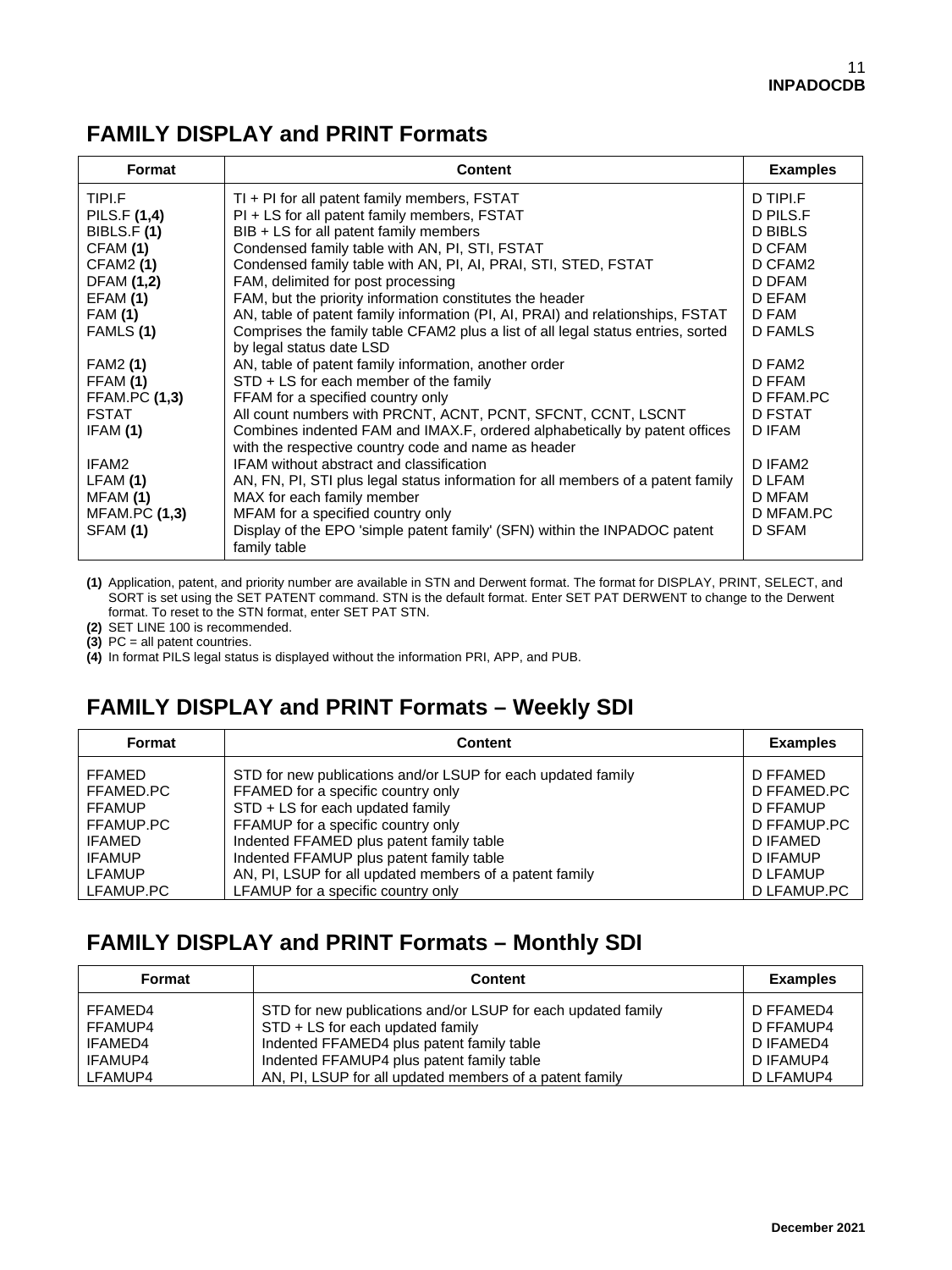# **Sorting within the PATENT FAMILY DISPLAY Formats**

| <b>Format</b> | <b>Content</b>                          |
|---------------|-----------------------------------------|
| FAM           | <b>PRN</b> (Priority Number)            |
| <b>DFAM</b>   | <b>PRN (Priority Number</b>             |
| EFAM          | <b>PRN (Priority Number)</b>            |
| <b>FFAM</b>   | PN (Patent Number) of the highest level |
| LFAM          | PN (Patent Number) of the highest level |
| <b>CFAM</b>   | AP (Application Number)                 |

### **SELECT, ANALYZE, and SORT Fields**

The SELECT command is used to create E-numbers containing terms taken from the specified field in an answer set.

The ANALYZE command is used to create an L-number containing terms taken from the specified field in an answer set.

The SORT command is used to rearrange the search results in either alphabetic or numeric order of the specified field(s).

The SELECT/ANALYZE command extracts terms from all publication levels.

|                                                         |                            | <b>ANALYZE/</b> |             |
|---------------------------------------------------------|----------------------------|-----------------|-------------|
| <b>Field Name</b>                                       | <b>Field Code</b>          | SELECT(1)       | <b>SORT</b> |
| Abstract                                                | AB                         | Y               | Υ           |
| Abstract (English)                                      | <b>ABEN</b>                | Y               | Υ           |
| Abstract (French)                                       | <b>ABFR</b>                | Y(2)            | Υ           |
| Abstract (German)                                       | <b>ABDE</b>                | Y(2)            | Υ           |
| Abstract (Spanish)                                      | <b>ABES</b>                | Y(2)            | Υ           |
| Abstract (other language)                               | <b>ABOL</b>                | Y(2)            | Y           |
| <b>Accession Number</b>                                 | AN                         | Υ               | Y           |
| <b>Application Country</b>                              | <b>AC</b>                  | Υ               | Υ           |
| <b>Application Date</b>                                 | AD                         | Υ               | Y           |
| <b>Application Kind Code</b>                            | AK                         | Υ               | Y           |
| <b>Application Kind Code Text</b>                       | AIT                        | Y               | Υ           |
| <b>Application Number</b>                               | AP (AI)                    | Y(3)            | Y           |
| <b>Application Number Count</b>                         | <b>ACNT</b>                | Y               | Y           |
| <b>Application Number Group</b>                         | <b>APPS</b>                | Y(3,4)          | N           |
| Application Number, Original                            | <b>APO</b>                 | Υ               | N           |
| <b>Application Year</b>                                 | AY                         | Y               | Υ           |
| <b>Calculated Expiration Day</b>                        | <b>XPD</b>                 | Υ               | Υ           |
| <b>Calculated Expiration Year</b>                       | <b>XPY</b>                 | Y               | Y           |
| <b>Cooperative Patent Classification</b>                | <b>CPC</b>                 | Υ               | N           |
| <b>Country Number Count</b>                             | <b>CCNT</b>                | Υ               | Y           |
| Date in Force                                           | DF                         | Υ               | Y           |
| <b>Designated State</b>                                 | DS                         | Y               | N           |
| Document Type                                           | DT (TC)                    | Y               | Y           |
| <b>Entry Date</b>                                       | ED                         | Y               | N           |
| <b>Entry Date Patent</b>                                | <b>EDP</b>                 | Y               | N           |
| <b>Entry Week</b>                                       | EW                         | Υ<br>Y          | N<br>Υ      |
| EPO Simple Family Member Count                          | <b>SFCNT</b><br><b>FDT</b> | Υ               | N           |
| <b>Filing Details</b><br><b>INPAFAMDB Family Number</b> | <b>FN</b>                  | Υ               | N           |
| International Patent Classification                     | IC                         | Υ               | N           |
| International Patent Classification                     | <b>IPC</b>                 | Υ               | N           |
| Inventor                                                | IN(AU)                     | Υ               | Y           |
| Inventor, Country                                       | IN.CNY                     | Υ               | Y           |
| <b>Inventor Address</b>                                 | <b>INA</b>                 | Υ               | Y           |
| Inventor INPADOC Standard                               | <b>INS</b>                 | Υ               | Y           |
|                                                         |                            |                 |             |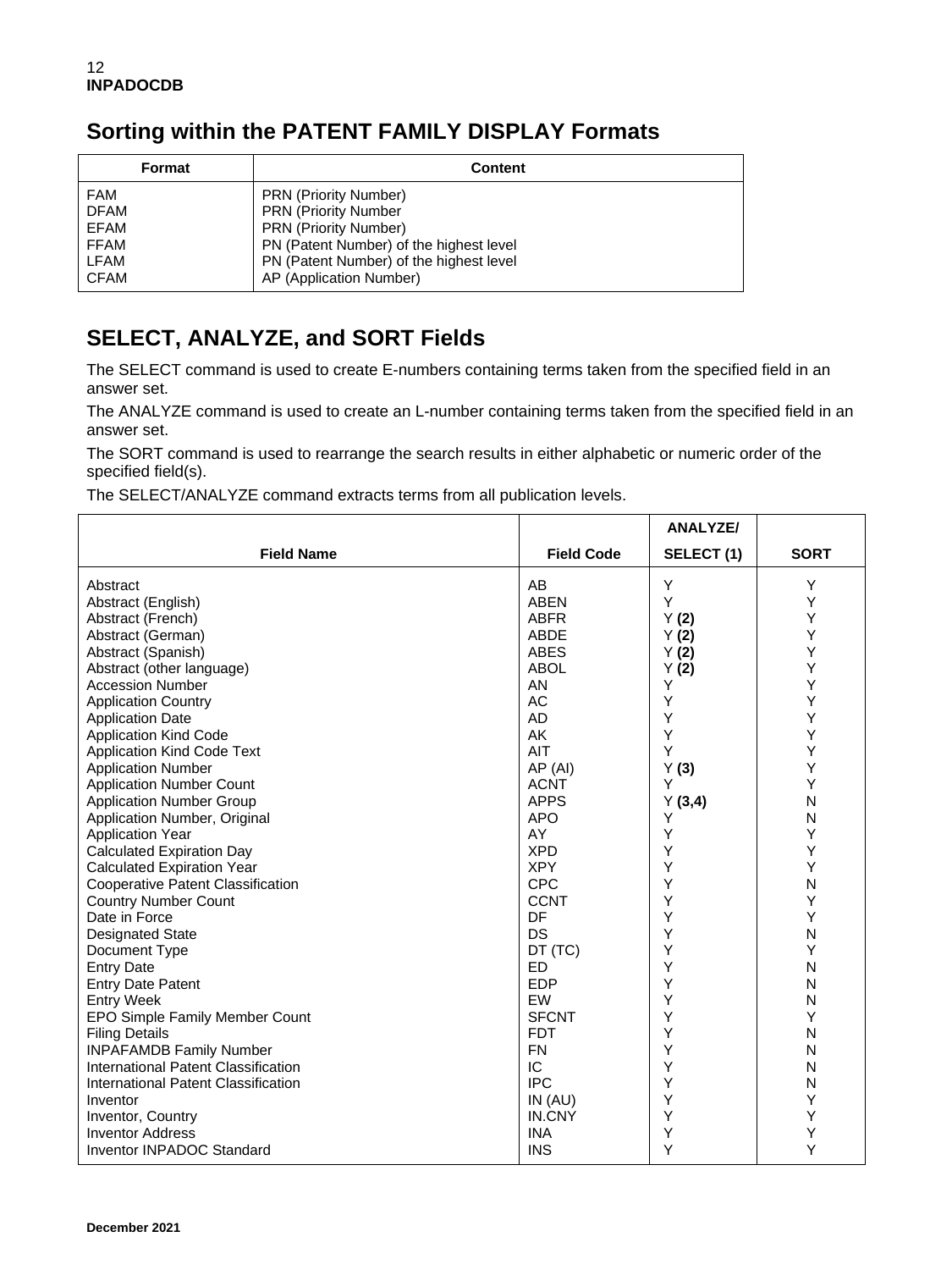# **SELECT, ANALYZE, and SORT Fields (cont'd)**

| <b>Field Name</b>                                              | <b>Field Code</b>      | ANALYZE/<br>SELECT (1) | <b>SORT</b> |
|----------------------------------------------------------------|------------------------|------------------------|-------------|
| IPC, Additional (supplementary)                                | <b>ICA</b>             | Υ                      | Υ           |
| IPC, Index (complementary)                                     | ICI                    | Υ                      | Y           |
| IPC, First                                                     | <b>IPCF</b>            | Υ                      | N           |
| IPC, Initial                                                   | <b>IPCI</b>            | Y(5)                   | N           |
| IPC, Main                                                      | <b>ICM</b>             | Y                      | Υ           |
| IPC, Reclassified                                              | <b>IPCR</b>            | Y(5)                   | N           |
| IPC, Secondary                                                 | ICS                    | Υ                      | Y           |
| Japanese Patent Classification (F-Terms)                       | <b>FTRM</b>            | Υ                      | N           |
| Japanese Patent Classification (FI-Terms)                      | <b>FCL</b>             | Y                      | N           |
| Language                                                       | LA                     | Υ                      | Υ           |
| Language of Filing                                             | LAF                    | Υ                      | Υ           |
| Legal Status Code                                              | <b>LSC</b>             | Υ                      | N           |
| Legal Status Code Category                                     | LSC <sub>2</sub>       | Υ                      | N           |
| Legal Status Code Country                                      | <b>LSCC</b>            | Υ                      | N           |
| Legal Status Count                                             | <b>LSCNT</b>           | Υ                      | Υ           |
| Legal Status Date INPADOC GAZETTE                              | <b>LSD</b>             | Υ                      | N           |
| <b>Legal Status Event Class</b>                                | <b>LSEC</b>            | Υ                      | N           |
| <b>Legal Status Free Format Text</b>                           | <b>LSFT</b>            | Υ                      | N           |
| Legal Status IPC                                               | <b>LSIC</b>            | Υ                      | N           |
| Legal Status Patent Assignee                                   | <b>LSPA</b>            | Υ                      | N           |
| Legal Status Patent Inventor                                   | <b>LSIN</b>            | Υ                      | N           |
| Legal Status Patent Opponent                                   | <b>LSOP</b>            | Υ                      | N           |
| Legal Status Payment Year                                      | <b>LSPMY</b>           | Υ                      | N           |
| <b>Legal Status Publication Country</b>                        | <b>LSPC</b>            | Υ                      | N           |
| <b>Legal Status Publication Date</b>                           | <b>LSPD</b>            | Υ                      | N           |
| <b>Legal Status Publication Number</b>                         | <b>LSPN</b>            | Υ                      | N           |
| Legal Status Representative/Agent                              | <b>LSAG</b>            | Υ                      | N           |
| Legal Status SPC Number                                        | <b>LSSPC</b>           | Υ                      | N           |
| Legal Status SPC, Expiry Date                                  | LSSPC.XD               | Υ                      | N           |
| Legal Status SPC, Extension Date                               | LSSPC.EX               | Υ<br>Y                 | N           |
| Legal Status SPC, Filing Date<br>Occurrence Count of Hit Terms | LSSPC.FD<br><b>OCC</b> | N                      | N<br>Υ      |
|                                                                | PA (CS)                | Υ                      | Υ           |
| Patent Assignee<br>Patent Assignee Address                     | PAA                    | Υ                      | Υ           |
| Patent Assignee INPADOC Standard                               | <b>PAS</b>             | Υ                      | Υ           |
| Patent Assignee, Country                                       | PA.CNY                 | Υ                      | Υ           |
| <b>Patent Country</b>                                          | PC                     | Υ                      | Υ           |
| Patent Information Publication Type                            | PIT                    | Υ                      | Υ           |
| <b>Patent Kind Code</b>                                        | PK.                    | Υ                      | Υ           |
| <b>Patent Number</b>                                           | PN (PI)                | Y(3)                   | Y           |
| Patent Number/Kind Code                                        | <b>PNK</b>             | Y                      | N           |
| Patent Number Group                                            | <b>PATS</b>            | Y(3,6)                 | Υ           |
| Patent Number, Original                                        | <b>PNO</b>             | Y                      | N           |
| Patent Stage                                                   | <b>STA</b>             | Υ                      | ${\sf N}$   |
| Patent Term Adjustment                                         | <b>PTA</b>             | Υ                      | Υ           |
| <b>Priority Country</b>                                        | <b>PRC</b>             | Υ                      | Υ           |
| Priority Country, First                                        | <b>PRCF</b>            | Υ                      | Υ           |
| <b>Priority Date</b>                                           | <b>PRD</b>             | Υ                      | Υ           |
| Priority Date, First                                           | <b>PRDF</b>            | Υ                      | Υ           |
| Priority Kind Code                                             | <b>PRK</b>             | Υ                      | Υ           |
| Priority Kind Text                                             | <b>PRAIT</b>           | Υ                      | Υ           |
| <b>Priority Number</b>                                         | PRN (PRAI)             | Y(3)                   | Υ           |
| Priority Number, Original                                      | <b>PRNO</b>            | Υ                      | ${\sf N}$   |
| <b>Priority Year</b>                                           | <b>PRY</b>             | Υ                      | Υ           |
| Priority Year, First                                           | <b>PRYF</b>            | Y(7)                   | Υ           |
| <b>Publication Date</b>                                        | <b>PD</b>              | Υ                      | Υ           |
| <b>Publication Year</b>                                        | PY                     | Υ                      | Υ           |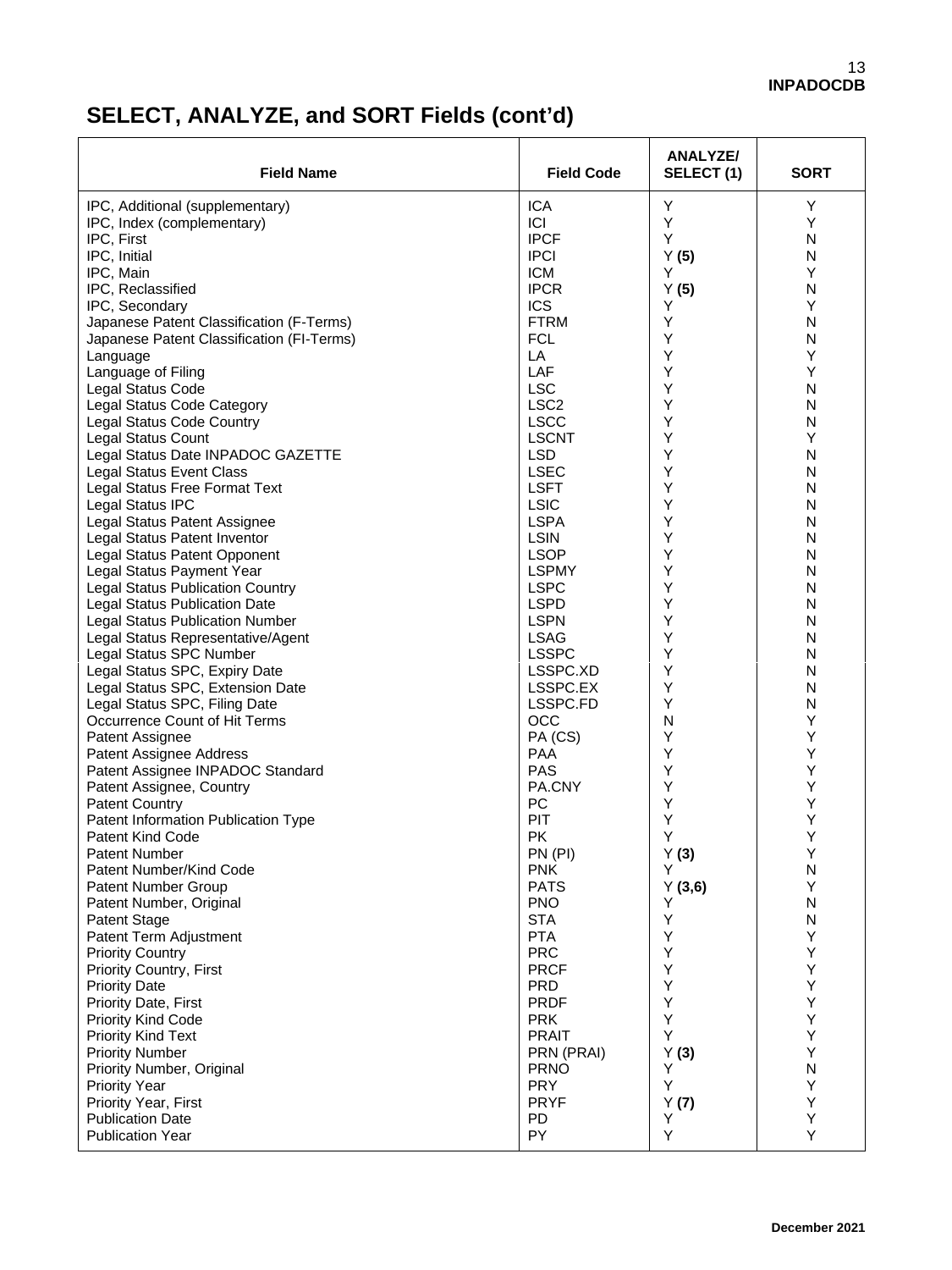#### 14 **INPADOCDB SELECT, ANALYZE, and SORT Fields (cont'd)**

| <b>Field Name</b>              | <b>Field Code</b> | <b>ANALYZE/</b><br>SELECT (1) | <b>SORT</b> |
|--------------------------------|-------------------|-------------------------------|-------------|
| <b>Status Established Date</b> | <b>STED</b>       |                               |             |
| Status Indicator               | STI               |                               |             |
| Title                          | ΤI                | Y (default)                   |             |
| Title (German)                 | <b>TIDE</b>       |                               | N           |
| Title (English)                | <b>TIEN</b>       |                               | N           |
| Title (French)                 | <b>TIFR</b>       |                               | N           |
| Title (Spanish)                | <b>TIES</b>       |                               | N           |
| Title (other language)         | <b>TIOL</b>       |                               | N           |
| <b>Title Language</b>          | TL                |                               |             |
| Update Date                    | UP                |                               | N           |
| <b>Update Week</b>             | UW                |                               | N           |

**(1)** HIT may be used to restrict terms extracted to terms that match the search expression used to create the answer set, e.g., SEL HIT TI.

**(2)** Appends /AB to the terms created by SELECT.

**(3)** SELECTed and SORTed application, priority and patent numbers are in the format set by the Messenger SET PATENT command, either DERWENT or STN.

**(4)** Selects or analyzes AP, PRN, and appends /APPS to the terms created by SELECT.

**(5)** Appends /IPC to the terms created by SELECT.

**(6)** Selects or analyzes /PN, /RPN with /PATS appended to the terms created by SELECT.

**(7)** SELECT or ANALYZE HIT are not valid with this field.

### **Update Codes (for SDI also)**

#### **Update codes or entry dates associated with records**

| <b>Field Name</b>                | <b>Search</b><br>Code | <b>Search Examples</b> | <b>Display</b><br>Codes |
|----------------------------------|-----------------------|------------------------|-------------------------|
| <b>Entry Date</b>                | /ED                   | S L1 AND ED>DEC 2006   | ED.                     |
| Entry Date + Legal Status Update | /EDLS                 | $S$ EDLS = JAN 2008    | not displayed           |
| Entry Date Patent (new record)   | /EDP                  | S 20061026/EDP         | EDP. UPALL              |
| <b>Entry Date Priority</b>       | /EDPR                 | S 29 JAN 2009/EDPR     | <b>PRAI</b>             |
| Update Date                      | /UP                   | S 20070102/UP          | LS                      |
| <b>Update Legal Status</b>       | /UPLS                 | S 20070222/UPLS        | LS                      |
| All updates of a record          | /UPM                  | S 20070215/UPM         | not displayed           |

#### **Update codes or entry dates associated with patent families (1)**

| <b>Field Name</b>                                                                                            | <b>Search</b><br>Code  | <b>Search Examples</b>                                                       | <b>Display</b><br>Codes                |
|--------------------------------------------------------------------------------------------------------------|------------------------|------------------------------------------------------------------------------|----------------------------------------|
| Entry Date new patent family<br>All changes in a patent family<br>Any change of a bibliographic element in a | /EDF<br>/UPFA<br>/UPFB | S L1 AND EDF>21 MAR 2007<br>S L1 AND 20070329/UPFA<br>S L1 AND 20070215/UPFB | <b>UPALL</b><br>not displayed<br>UPALL |
| patent family<br>Update Date for combined or split Patent<br>Family $(3)$                                    | /UPFC                  | S L1 AND UPFC=OCT 2009                                                       | <b>UPFC</b>                            |
| Entry of a new database record<br>(document) into a patent family (level 1)                                  | /UPFD                  | S L1 AND 20070215/UPFD                                                       | <b>UPALL</b>                           |
| Entry of a new publication and changes in<br>legal status                                                    | /UPFE                  | S L1 AND 20070321/UPFE                                                       | not displayed                          |
| Any change of a legal status in a patent<br>family                                                           | /UPFL                  | S L1 AND 20070321/UPFL                                                       | UPALL                                  |
| Entry of a new publication level into a<br>patent family                                                     | /UPFP                  | S L1 AND 20070222/UPFP                                                       | UPALL                                  |

**(1)** Special display formats available for monitoring patent families weekly.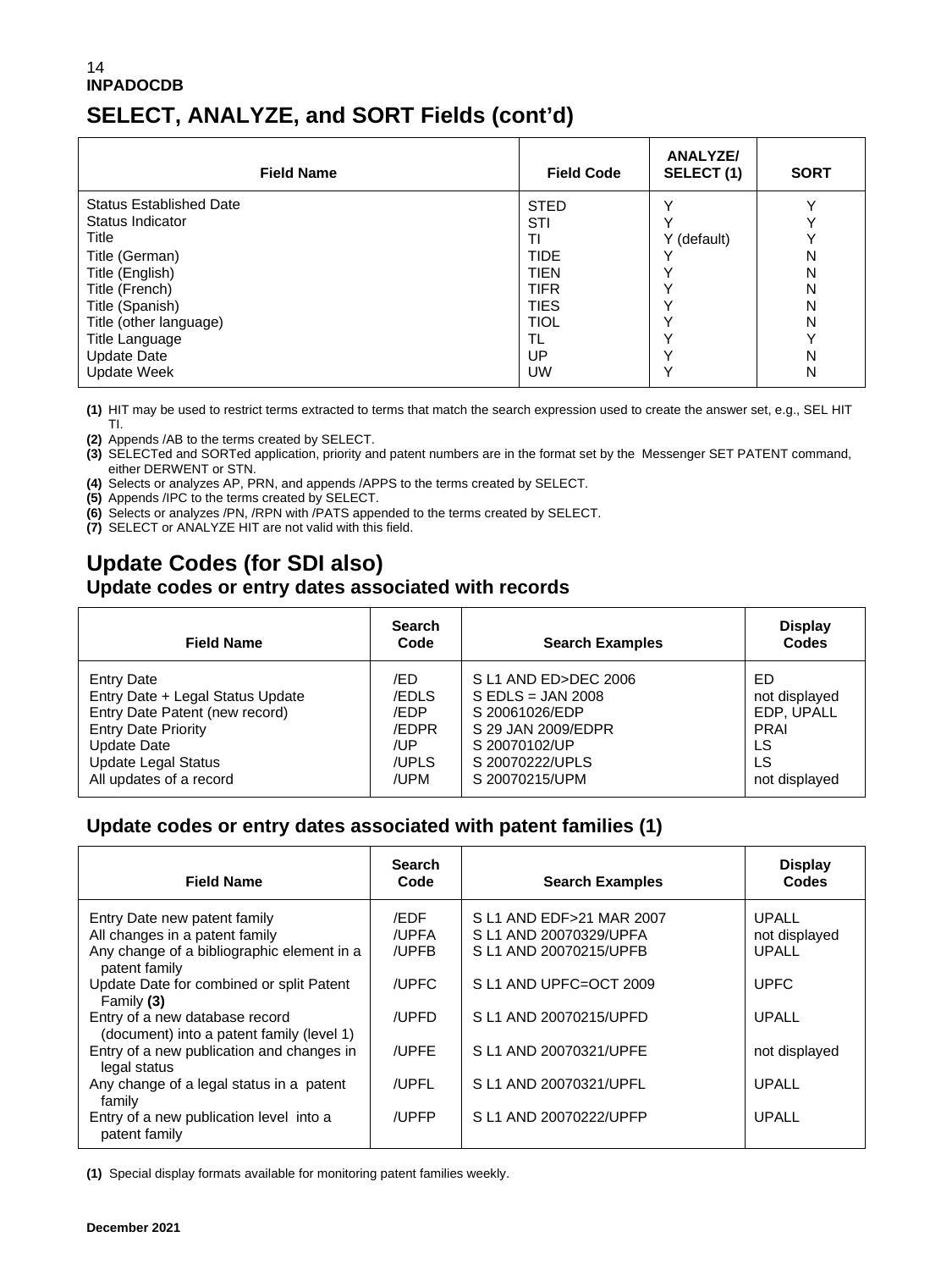#### **Sample Records DISPLAY MAX**

AN 105325464 INPADOCDB ED 20201217 EW 202051 UP 20201217 UW 202051 Full-text FN 70635089<br>SFN 71069686 71069686 DOCID 542666954 PUBID 542666955 TIEN AIRCRAFT POWER PLANT.<br>TL English TL English<br>IN DIONNE DIONNE, Luc INS DIONNE LUC, CA<br>PA PRATT & WHITNEY PA PRATT & WHITNEY CANADA CORP.<br>PAS PRATT & WHITNEY CANADA. CA PAS PRATT & WHITNEY CANADA, CA<br>DT Patent DT Patent<br>PI US 20200385138 PI US 20200385138 A1 20201210 English<br>PIT USA1 FIRST PUBLISHED PATENT APPLICATION [F] PIT USA1 FIRST PUBLISHED PATENT APPLICATION [FROM 2001 ONWARDS]<br>DAV 20201210 unexamined-printed-without-grant DAV 20201210 unexamined-printed-without-grant<br>STA PRE-GRANT PUBLICATION STA PRE-GRANT PUBLICATION<br>XPD 20390913 (incl. 100 P) XPD 20390913 (incl. 100 PTA days) STI ALIVE<br>AI US 2019-16432118 AI US 2019-16432118 A 20190605 USA Patent application PRAI US 2019-16432118 A 20190605 USA Patent application (Y,20201210) IPCI B64D0033-08; B64D0027-02; B64D0041-00 CPC F01P2003-022; F02B0053-14; F02B2053-005; F02M0035-024; F02M0035-10203; F02M0035-10262; B64C0027-12; B64C2027-8245; B64D0033-08; B64D0027-02; B64D0033-08; B64D0041-00; F01P0005-06; F01P0007-02; F01P0007-023<br>AS National Office AS National Office<br>AL English English ABEN There is disclosed a cooling system for a liquid cooled internal combustion power plant housed in an engine compartment in a tail cone of an aircraft. The cooling system has: a tail cone inlet defined through a wall of the tail cone and fluidly communicating with an environment; a wall inlet defined through a firewall of the engine compartment; a blower within the engine compartment and having a blower inlet and a blower outlet, the blower inlet fluidly communicating with the environment via the tail cone inlet, via the wall inlet, and via an interior of the engine compartment; a blower outlet defined through a wall of the aircraft and fluidly communicating with the environment; and a cooling flow path extending from the tail cone inlet to the air outlet and across the wall inlet, the cooling flow path in heat exchange relationship with the power plant.<br>FA ABEN: CPC: DAV: DT: IN: INS: INO: IPCI: LA: LSDF: LSFT: FA ABEN; CPC; DAV; DT; IN; INS; INO; IPCI; LA; LSDF; LSFT; LSPA; PA; PAS; PI; STI; TIEN; XPD LEGAL STATUS<br>20190802 USAS ASSIGNMENT PRATT & WHITNEY CANADA CORP., CANADA ASSIGNMENT OF ASSIGNORS INTEREST;ASSIGNOR:DIONNE, LUC;REEL/FRAME:049938/0391 20190531 CHG Change of Owner, Inventor, Applicant R PARTY DATA CHANGE .......................................20201224 INFORMATION ON STATUS: PATENT APPLICATION AND GRANTING PROCEDURE IN GENERAL NOTICE OF ALLOWANCE MAILED -- APPLICATION RECEIVED IN OFFICE OF PUBLICATIONS EXA Examination, Search Report W OTHER .......................................20210112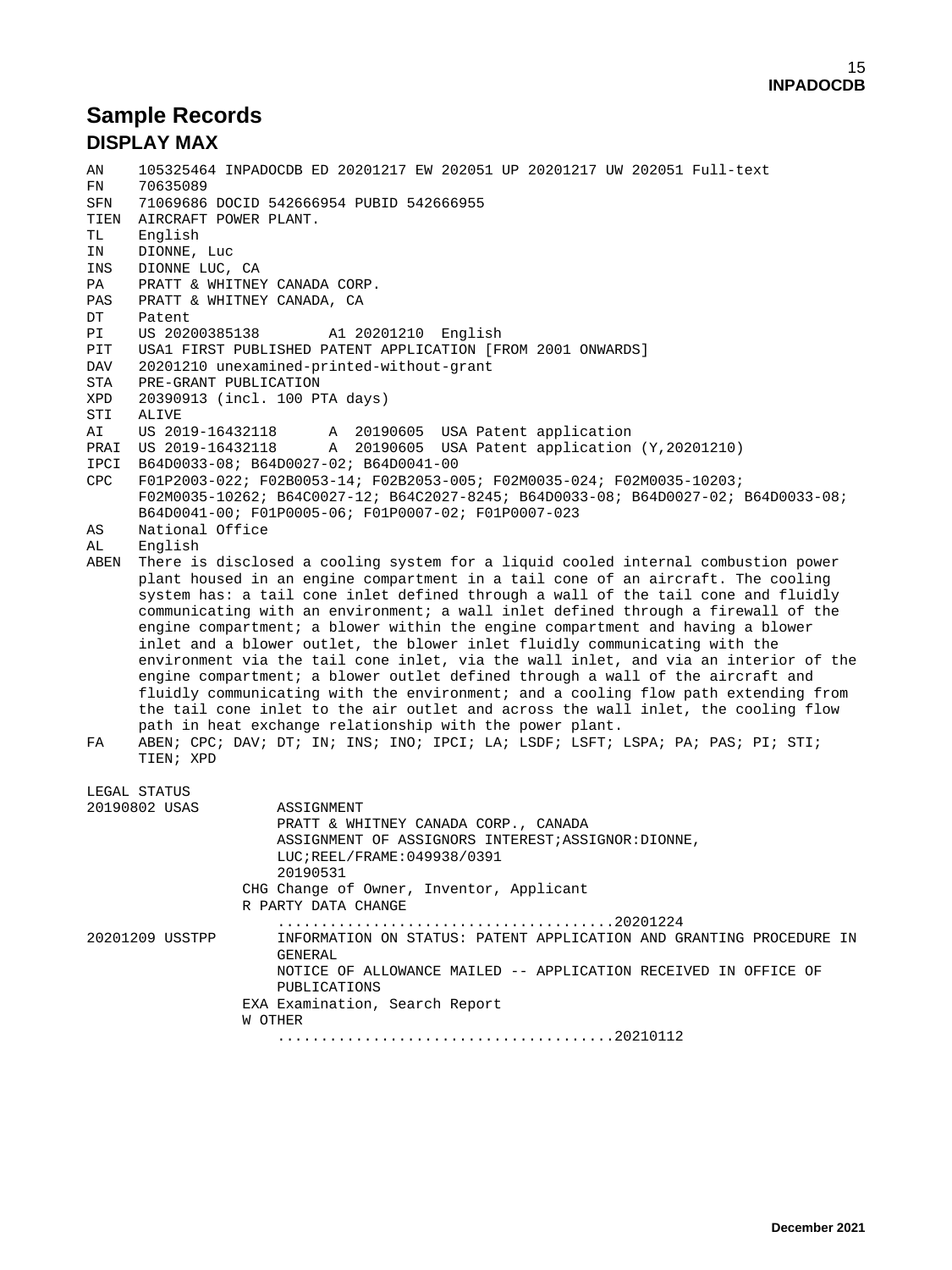### 16 **INPADOCDB**

#### **DISPLAY EFAM**

AN 97918966 INPADOCDB

PATENT FAMILY INFORMATION

| PRIORITY 1: US 2018-15960378 A 20180423 |  |            |                                                                                                                                     |             |
|-----------------------------------------|--|------------|-------------------------------------------------------------------------------------------------------------------------------------|-------------|
|                                         |  |            |                                                                                                                                     |             |
| AU 2019-202756 A 20190418               |  |            | AU 2019202756 A1 20191107                                                                                                           |             |
| EP 2019-170270 A 20190418               |  |            | EP 3561690                                                                                                                          | A1 20191030 |
| US 2020-17070583                        |  | A 20201014 | US 20210029220                                                                                                                      | A1 20210128 |
| US 2018-15960378 A 20180423             |  |            | US 20190327338                                                                                                                      | A1 20191024 |
|                                         |  |            | US 10855806                                                                                                                         | B2 20201201 |
| PRIORITY 2: US 2020-17070583 A 20201014 |  |            |                                                                                                                                     |             |
|                                         |  |            | +--------------AI---------------+    +----------------PI----------------+<br>US 2020-17070583 A 20201014 US 20210029220 A1 20210128 |             |

FSTAT 2 priorities, 4 applications, 5 publications (1 EPO simple family) 3 countries, 29 legal status events

#### **Display CFM2**

AN 105319702 INPADOCDB

PATENT FAMILY INFORMATION

| +-------- Publications ---------+ +-------- Applications ---------+ +- STI -+ |  |                                        |            |              |  |
|-------------------------------------------------------------------------------|--|----------------------------------------|------------|--------------|--|
| CA 3082170                                                                    |  | A1 20201205 CA 2020-3082170 A 20200602 |            | A            |  |
| CN 112046767                                                                  |  | A 20201208 CN 2020-10505485 A 20200605 |            | $\mathbb{A}$ |  |
| EP 3747767                                                                    |  | A1 20201209 EP 2020-178604 A 20200605  |            | A            |  |
| US 20200385138                                                                |  | A1 20201210 US 2019-16432118           | A 20190605 | $\Delta$     |  |
|                                                                               |  |                                        |            |              |  |
| +--------- Priorities ----------+                                             |  |                                        |            |              |  |
| US 2019-16432118 A 20190605                                                   |  |                                        |            |              |  |

FSTAT 1 priority, 4 applications, 4 publications (1 EPO simple family) 4 countries, 14 legal status events

#### **DISPLAY ALLO**

AN 101866302 INPADOCDB ED 20200716 EW 202029 UP 20201029 UW 202045 Full-text 68037108 TIEN X-RAY IMAGING APPARATUS.<br>TL English English TIO X射线摄影装置 TL Chinese<br>IN SHIROTA SHIROTA KEN; SAKAGUCHI JUNPEI; OKUMURA HIROSHI INS SHIROTA KEN; SAKAGUCHI JUNPEI; OKUMURA HIROSHI INO 代田健; 坂口淳平; 奥村皓史<br>PA SHIMADZ SHIMADZU CORP PAS SHIMADZU CORP PAO 株式会社岛津制作所 DT Patent<br>PI CN 111374685 A 20200707 Chinese PNO CN111374685 CN111374685<br>PIT CNA UNEXAMI PIT CNA UNEXAMINED APPLICATION FOR A PATENT FOR INV.<br>DAV 20200707 unexamined-printed-without-grant DAV 20200707 unexamined-printed-without-grant<br>STA PRE-GRANT PUBLICATION PRE-GRANT PUBLICATION

**December 2021**